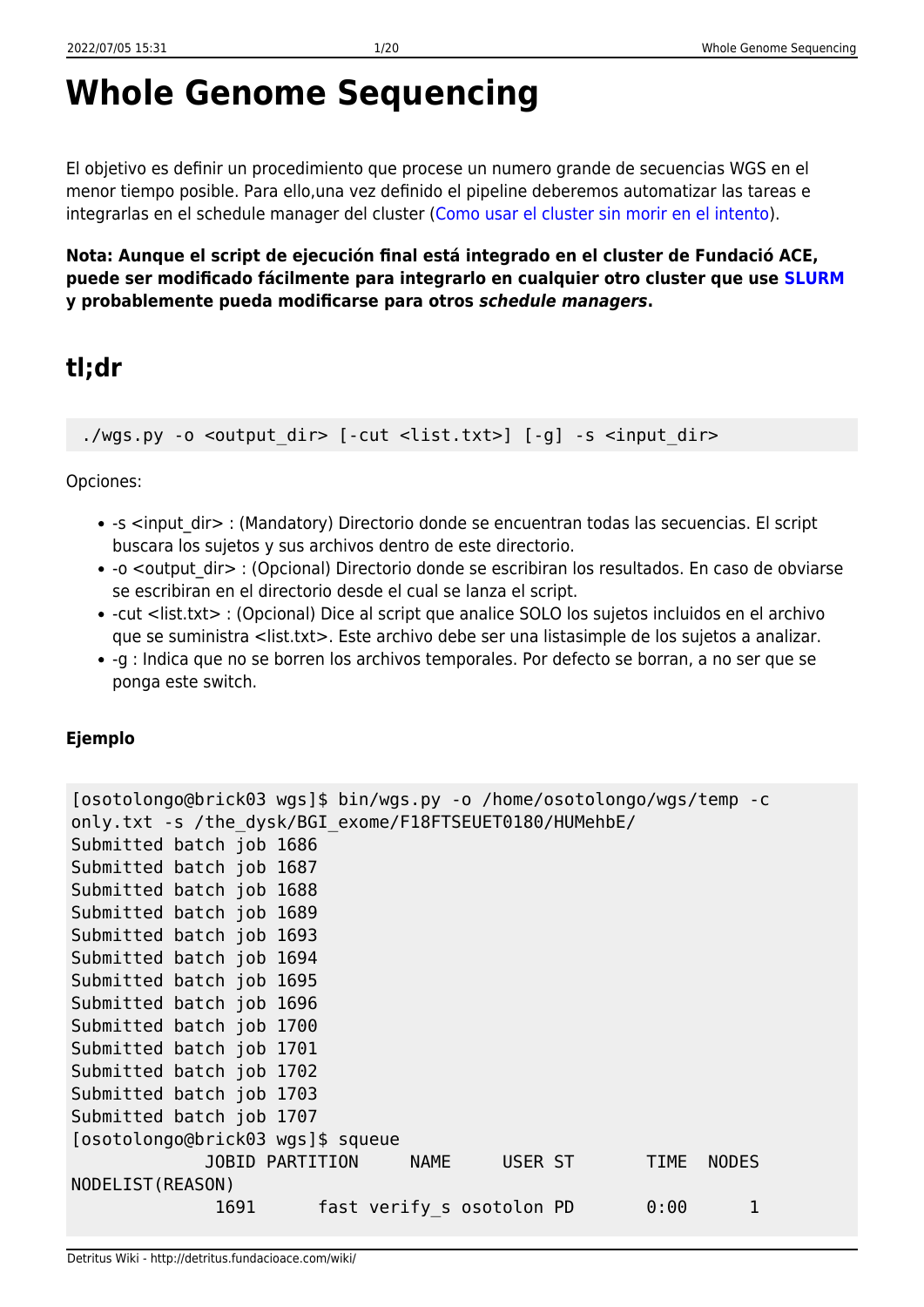| Last update: 2020/10/10 13:12 |      | genetica:pywgs http://detritus.fundacioace.com/wiki/doku.php?id=genetica:pywgs&rev=1602335550 |                           |                     |              |      |             |  |
|-------------------------------|------|-----------------------------------------------------------------------------------------------|---------------------------|---------------------|--------------|------|-------------|--|
| (Dependency)                  |      |                                                                                               |                           |                     |              |      |             |  |
|                               | 1692 |                                                                                               | fast validate osotolon PD |                     |              | 0:00 | 1           |  |
| (Dependency)                  |      |                                                                                               |                           |                     |              |      |             |  |
| (Dependency)                  | 1698 |                                                                                               | fast verify s osotolon PD |                     |              | 0:00 | 1           |  |
|                               | 1699 |                                                                                               | fast validate osotolon PD |                     |              | 0:00 | 1           |  |
| (Dependency)                  |      |                                                                                               |                           |                     |              |      |             |  |
| (Dependency)                  | 1705 |                                                                                               | fast verify s osotolon PD |                     |              | 0:00 | 1           |  |
|                               | 1706 |                                                                                               | fast validate osotolon PD |                     |              | 0:00 | $\mathbf 1$ |  |
| (Dependency)                  |      |                                                                                               |                           |                     |              |      |             |  |
|                               | 1707 | fast                                                                                          |                           | wgs end osotolon PD |              | 0:00 | $\mathbf 1$ |  |
| (Dependency)                  | 1690 |                                                                                               | fast sam seq- osotolon    |                     | R            | 0:04 | 1 brick01   |  |
|                               | 1697 |                                                                                               | fast sam seq- osotolon    |                     | $\mathsf{R}$ | 0:01 | 1 brick01   |  |
|                               | 1704 |                                                                                               | fast sam seq- osotolon    |                     | R            | 0:01 | 1 brick01   |  |

# **Pipeline**

Primeramente hemos de definir el pipeline que se correra dentro del cluster. Aqui se ha de tener cuidado porque todas las herramientas y archivos han de ser accesibles desde cualquier nodo. En aras del siguiente paso podemos dividir el proceso en varios trozos. Tomemos por ejemplo el sujeto seq-5. Aqui los pasos son,

```
/nas/usr/local/bin/bwa mem -t 4 -R
"@RG\tID:V300016291_L01_549\tSM:seq5\tPL:BGI\tPI:380" -M
/the_dysk/BGI_exome/reference/Homo_sapiens_assembly38
/the_dysk/BGI_exome/F18FTSEUET0180/HUMehbE/seq-5/V300016291_L01_549_1.fq.gz
/the_dysk/BGI_exome/F18FTSEUET0180/HUMehbE/seq-5/V300016291_L01_549_2.fq.gz
> /the dysk/BGI exome/F18FTSEUET0180/WGS/seq-5/tmp/seq5 0.sam
/nas/usr/local/bin/bwa mem -t 4 -R
"@RG\tID:V300016291_L01_550\tSM:seq5\tPL:BGI\tPI:380" -M
/the dysk/BGI exome/reference/Homo sapiens assembly38
/the_dysk/BGI_exome/F18FTSEUET0180/HUMehbE/seq-5/V300016291_L01_550_1.fq.gz
/the_dysk/BGI_exome/F18FTSEUET0180/HUMehbE/seq-5/V300016291_L01_550_2.fq.gz
> /the dysk/BGI exome/F18FTSEUET0180/WGS/seq-5/tmp/seq5 1.sam
/nas/usr/local/bin/bwa mem -t 4 -R
"@RG\tID:V300016291_L01_551\tSM:seq5\tPL:BGI\tPI:380" -M
/the dysk/BGI exome/reference/Homo sapiens assembly38
/the_dysk/BGI_exome/F18FTSEUET0180/HUMehbE/seq-5/V300016291_L01_551_1.fq.gz
/the_dysk/BGI_exome/F18FTSEUET0180/HUMehbE/seq-5/V300016291_L01_551_2.fq.gz
> /the dysk/BGI exome/F18FTSEUET0180/WGS/seq-5/tmp/seq5 2.sam
```
/nas/usr/local/bin/bwa mem -t 4 -R "@RG**\t**ID:V300016291\_L01\_552**\t**SM:seq5**\t**PL:BGI**\t**PI:380" -M /the\_dysk/BGI\_exome/reference/Homo\_sapiens\_assembly38 /the\_dysk/BGI\_exome/F18FTSEUET0180/HUMehbE/seq-5/V300016291\_L01\_552\_1.fq.gz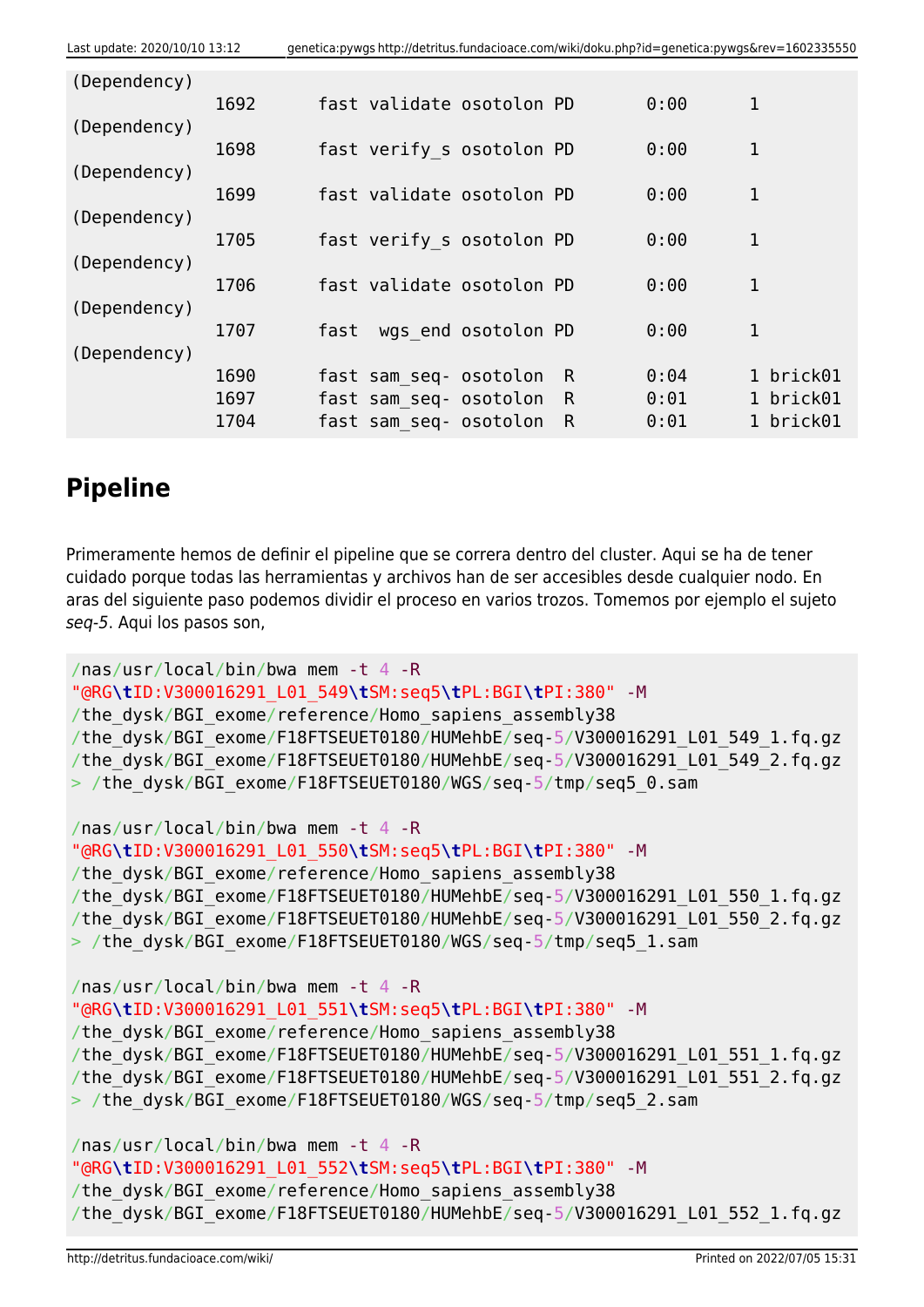```
/the_dysk/BGI_exome/F18FTSEUET0180/HUMehbE/seq-5/V300016291_L01_552_2.fq.gz
> /the dysk/BGI exome/F18FTSEUET0180/WGS/seq-5/tmp/seq5 3.sam
java -Djava.io.tmpdir=/nas/osotolongo/tmp/ -Xmx8g -jar
/nas/usr/local/bin/picard.jar MergeSamFiles
I=/the_dysk/BGI_exome/F18FTSEUET0180/WGS/seq-5/tmp/seq5_0.sam
I=/the_dysk/BGI_exome/F18FTSEUET0180/WGS/seq-5/tmp/seq5_1.sam
I=/the_dysk/BGI_exome/F18FTSEUET0180/WGS/seq-5/tmp/seq5_2.sam
I=/the_dysk/BGI_exome/F18FTSEUET0180/WGS/seq-5/tmp/seq5_3.sam
O=/the_dysk/BGI_exome/F18FTSEUET0180/WGS/seq-5/tmp/seq5.sam
java -Djava.io.tmpdir=/nas/osotolongo/tmp/ -Xmx8g -jar
/nas/usr/local/bin/picard.jar SortSam
I=/the_dysk/BGI_exome/F18FTSEUET0180/WGS/seq-5/tmp/seq5.sam
O=/the_dysk/BGI_exome/F18FTSEUET0180/WGS/seq-5/tmp/seq5_sorted.bam
SORT ORDER=coordinate
/nas/software/samtools/bin/samtools index
/the_dysk/BGI_exome/F18FTSEUET0180/WGS/seq-5/tmp/seq5_sorted.bam
/nas/usr/local/bin/verifyBamID --vcf
/the dysk/BGI exome/reference/hapmap 3.3.hq38.vcf.gz --bam/the dysk/BGI exome/F18FTSEUET0180/WGS/seq-5/tmp/seq5 sorted.bam --chip-none
--maxDepth 1000 --precise --verbose --ignoreRG --out
/the_dysk/BGI_exome/F18FTSEUET0180/WGS/seq-5/results/seq5_verifybam |& grep
-v "Skipping marker"
java -Djava.io.tmpdir=/nas/osotolongo/tmp/ -Xmx8g -jar
/nas/usr/local/bin/picard.jar ValidateSamFile IGNORE=MATE NOT FOUND
IGNORE=MISSING_READ_GROUP IGNORE=RECORD_MISSING_READ_GROUP
I=/the_dysk/BGI_exome/F18FTSEUET0180/WGS/seq-5/tmp/seq5_sorted.bam
java -Djava.io.tmpdir=/nas/osotolongo/tmp/ -Xmx8g -jar
/nas/usr/local/bin/picard.jar MarkDuplicates
I=/the_dysk/BGI_exome/F18FTSEUET0180/WGS/seq-5/tmp/seq5_sorted.bam
O=/the_dysk/BGI_exome/F18FTSEUET0180/WGS/seq-5/tmp/seq5_GATKready.bam
METRICS FILE=/the dysk/BGI exome/F18FTSEUET0180/WGS/seq-5/tmp/seq5 metrics.t
xt QUIET=true MAX_RECORDS_IN_RAM=2000000 ASSUME_SORTED=TRUE
CREATE_INDEX=TRUE
java -jar /nas/usr/local/opt/gatk3/GenomeAnalysisTK.jar -T DepthOfCoverage -
R /the_dysk/BGI_exome/reference/Homo_sapiens_assembly38.fasta -nt 1 -ct 10 -
ct 15 -ct 20 -ct 30 --omitDepthOutputAtEachBase --omitIntervalStatistics --
omitLocusTable -L
/the_dysk/BGI_exome/reference/MGI_Exome_Capture_V5_bis2.bed -I
/the_dysk/BGI_exome/F18FTSEUET0180/WGS/seq-5/tmp/seq5_GATKready.bam -o
/the_dysk/BGI_exome/F18FTSEUET0180/WGS/seq-5/results/seq5_exome_coverage
singularity run --cleanenv -B /nas:/nas -B /the_dysk:/the_dysk
/usr/local/bin/gatk4.simg gatk --java-options "-
DGATK STACKTRACE ON USER EXCEPTION=true -Xmx16G" BaseRecalibrator -I
/the_dysk/BGI_exome/F18FTSEUET0180/WGS/seq-5/tmp/seq5_GATKready.bam -R
/the_dysk/BGI_exome/reference/Homo_sapiens_assembly38.fasta --known-sites
/the dysk/BGI exome/reference/Mills and 1000G gold standard.indels.hg38.vcf.
gz --known-sites /the dysk/BGI exome/reference/dbsnp 146.hg38.vcf.gz --
known-sites
```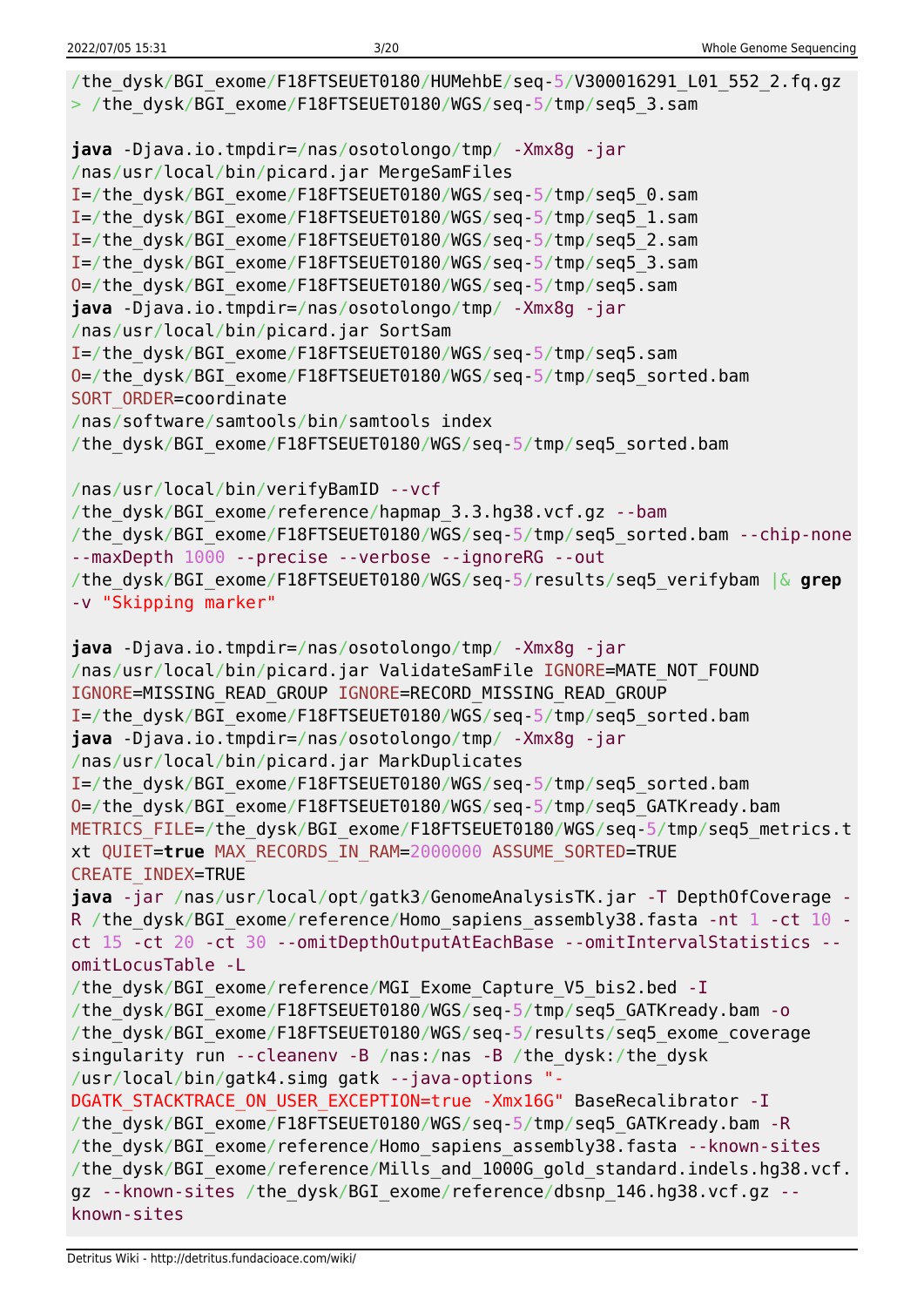| /the_dysk/BGI_exome/reference/1000G_phase1.snps.high_confidence.hg38.vcf.gz<br>-0 /the dysk/BGI exome/F18FTSEUET0180/WGS/seq-5/tmp/seq5 recal data.table1<br>singularity run --cleanenv -B /nas:/nas -B /the dysk:/the dysk<br>/usr/local/bin/gatk4.simg gatk --java-options "-<br>DGATK_STACKTRACE_ON_USER_EXCEPTION=true -Xmx16G" ApplyBQSR -R<br>/the_dysk/BGI_exome/reference/Homo_sapiens_assembly38.fasta - I<br>/the_dysk/BGI_exome/F18FTSEUET0180/WGS/seq-5/tmp/seq5_GATKready.bam -bqsr-<br>recal-file<br>/the_dysk/BGI_exome/F18FTSEUET0180/WGS/seq-5/tmp/seq5_recal_data.table1 -0<br>/the_dysk/BGI_exome/F18FTSEUET0180/WGS/seq-5/results/seq5_recal.bam<br>singularity run --cleanenv -B /nas:/nas -B /the_dysk:/the_dysk<br>/usr/local/bin/gatk4.simg gatk --java-options "-<br>DGATK_STACKTRACE_ON_USER_EXCEPTION=true -Xmx16G" AnalyzeCovariates -bqsr<br>/the_dysk/BGI_exome/F18FTSEUET0180/WGS/seq-5/tmp/seq5_recal_data.table1 --<br>plots<br>/the_dysk/BGI_exome/F18FTSEUET0180/WGS/seq-5/results/seq5_AnalyzeCovariates.<br>pdf<br>singularity run --cleanenv -B /nas:/nas -B /the_dysk:/the_dysk<br>/usr/local/bin/gatk4.simg gatk --java-options "-<br>DGATK_STACKTRACE_ON_USER_EXCEPTION=true -Xmx16G" BaseRecalibrator -I<br>/the dysk/BGI exome/F18FTSEUET0180/WGS/seq-5/results/seq5 recal.bam -R<br>/the_dysk/BGI_exome/reference/Homo_sapiens_assembly38.fasta --known-sites<br>/the_dysk/BGI_exome/reference/Mills_and_1000G_gold_standard.indels.hg38.vcf. |
|-------------------------------------------------------------------------------------------------------------------------------------------------------------------------------------------------------------------------------------------------------------------------------------------------------------------------------------------------------------------------------------------------------------------------------------------------------------------------------------------------------------------------------------------------------------------------------------------------------------------------------------------------------------------------------------------------------------------------------------------------------------------------------------------------------------------------------------------------------------------------------------------------------------------------------------------------------------------------------------------------------------------------------------------------------------------------------------------------------------------------------------------------------------------------------------------------------------------------------------------------------------------------------------------------------------------------------------------------------------------------------------------------------------------------------------------------------------------------------------------|
| gz --known-sites /the_dysk/BGI_exome/reference/dbsnp_146.hg38.vcf.gz --<br>known-sites<br>/the dysk/BGI exome/reference/1000G phasel.snps.high confidence.hg38.vcf.gz<br>-0 /the dysk/BGI exome/F18FTSEUET0180/WGS/seq-5/tmp/seq5 recal data.table2                                                                                                                                                                                                                                                                                                                                                                                                                                                                                                                                                                                                                                                                                                                                                                                                                                                                                                                                                                                                                                                                                                                                                                                                                                       |
| singularity run --cleanenv -B /nas:/nas -B /the_dysk:/the_dysk<br>/usr/local/bin/gatk4.simg gatk --java-options "-<br>DGATK_STACKTRACE_ON_USER_EXCEPTION=true -Xmx16G" AnalyzeCovariates -before<br>/the_dysk/BGI_exome/F18FTSEUET0180/WGS/seq-5/tmp/seq5_recal_data.table1<br>after                                                                                                                                                                                                                                                                                                                                                                                                                                                                                                                                                                                                                                                                                                                                                                                                                                                                                                                                                                                                                                                                                                                                                                                                      |
| /the dysk/BGI exome/F18FTSEUET0180/WGS/seq-5/tmp/seq5 recal data.table2 -<br>plots /the_dysk/BGI_exome/F18FTSEUET0180/WGS/seq-5/results/seq5_before-<br>after-plots.pdf                                                                                                                                                                                                                                                                                                                                                                                                                                                                                                                                                                                                                                                                                                                                                                                                                                                                                                                                                                                                                                                                                                                                                                                                                                                                                                                   |
| singularity run --cleanenv -B /nas:/nas -B /the_dysk:/the_dysk<br>/usr/local/bin/gatk4.simg gatk --java-options "-<br>DGATK STACKTRACE ON USER EXCEPTION=true -Xmx16G" HaplotypeCaller -R                                                                                                                                                                                                                                                                                                                                                                                                                                                                                                                                                                                                                                                                                                                                                                                                                                                                                                                                                                                                                                                                                                                                                                                                                                                                                                 |
| /the dysk/BGI exome/reference/Homo sapiens assembly38.fasta - I<br>/the dysk/BGI exome/F18FTSEUET0180/WGS/seq-5/results/seq5 recal.bam -ERC<br>GVCF --dbsnp /the dysk/BGI exome/reference/dbsnp 146.hg38.vcf.gz -0<br>/the_dysk/BGI_exome/F18FTSEUET0180/WGS/seq-5/results/seq5_raw.snps.indels.g.<br>vcf.gz                                                                                                                                                                                                                                                                                                                                                                                                                                                                                                                                                                                                                                                                                                                                                                                                                                                                                                                                                                                                                                                                                                                                                                              |
| singularity run --cleanenv -B /nas:/nas -B /the dysk:/the dysk<br>/usr/local/bin/gatk4.simg gatk --java-options "-<br>DGATK STACKTRACE ON USER EXCEPTION=true -Xmx16G -XX:+UseConcMarkSweepGC"<br>VariantEval -R /the dysk/BGI exome/reference/Homo sapiens assembly38.fasta -<br>L /the dysk/BGI exome/reference/MGI Exome Capture V5 bis2.bed -D<br>/the dysk/BGI exome/reference/dbsnp 146.hg38.vcf.gz -0<br>/the dysk/BGI exome/F18FTSEUET0180/WGS/seq-5/results/seq5 eval.gatkreport --                                                                                                                                                                                                                                                                                                                                                                                                                                                                                                                                                                                                                                                                                                                                                                                                                                                                                                                                                                                              |
| eval                                                                                                                                                                                                                                                                                                                                                                                                                                                                                                                                                                                                                                                                                                                                                                                                                                                                                                                                                                                                                                                                                                                                                                                                                                                                                                                                                                                                                                                                                      |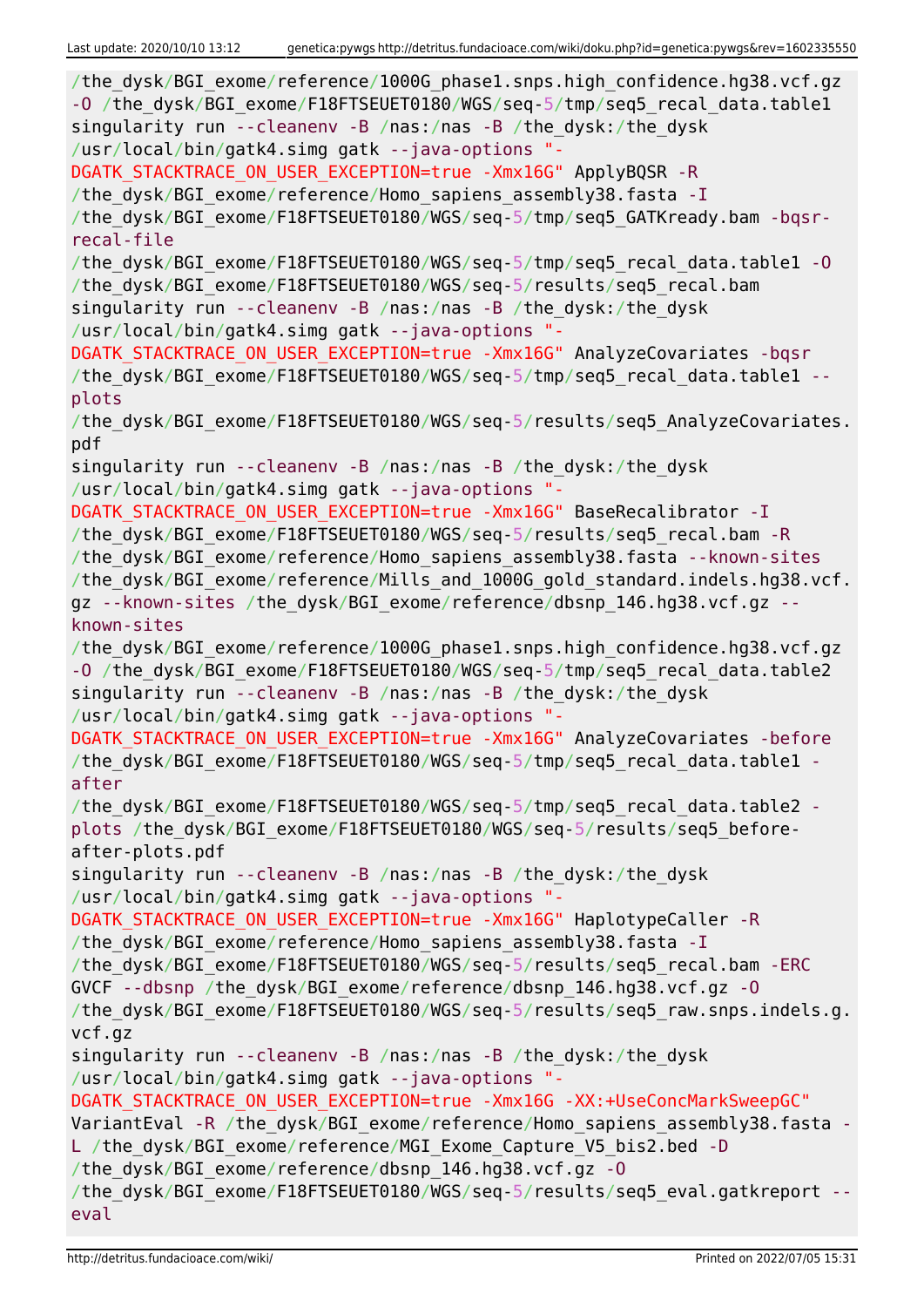```
/the_dysk/BGI_exome/F18FTSEUET0180/WGS/seq-5/results/seq5_raw.snps.indels.g.
vcf.gz
```
Este pipeline se ha dividido en varios bloques que dependen unos de otros. Los 4 primeros son independientes y se pueden correr en paralelo. El numero 5 depende de la terminacion de los 4 primeros. Los bloques 6 y 7 dependen del numero 5 pero pueden correrse independientemente.

# **Paralelizacion**

El montaje correcto del pipeline permite la paralelizacioen del procediemiento dentro de cada secuenciacion, pero ademas, debe paralelizarse el procedimientp total. Es decir, cadda sujeto debe correr en paralelo a los demas. Para ello basta crear un sistema de dependencias como el que se muestra en la figura.



Entonces, una vez definido el pipeline, la secuencia de ejecucion de cada trozo y el modo de paralelizacion seria sencillo definir el flujo de ejecucion si supieramos que archivos iniciales debe cargar cada ejecucion inicial (los bwa).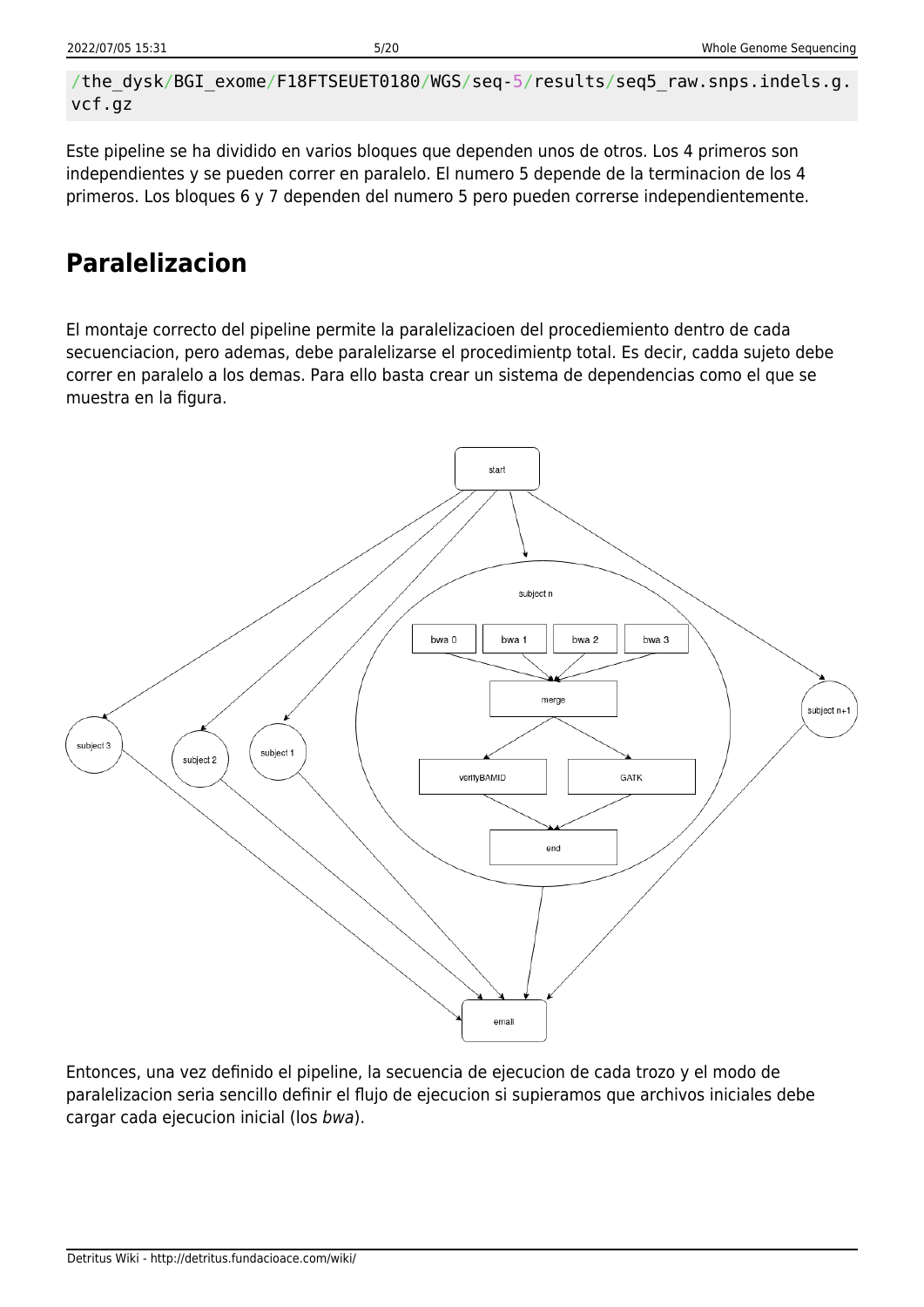### **Parsing**

Lo primero que ddebemos saber es que el directorio de input esta compuesto por una lista de subdirectorios cada uno perteneciente a un sujeto distinto.

```
[osotolongo@detritus HUMehbE]$ pwd
/the_dysk/BGI_exome/F18FTSEUET0180/HUMehbE
[osotolongo@detritus HUMehbE]$ ls
BGI Data List F18FTSEUET0180 filled.pdf md5sum.check
seq-1 seq-11 seq-13 seq-15 seq-17 seq-19 seq-20 seq-22 seq-24
seq-26 seq-28 seq-4 seq-6 seq-8
BGI Sequencing Analysis Report F18FTSEUET0180 HUMehbE.pdf md5sum.txt
seq-10 seq-12 seq-14 seq-16 seq-18 seq-2 seq-21 seq-23 seq-25
seq-27 seq-3 seq-5 seq-7 seq-9
```
Para cada sujeto hay una lista de ocho archivos que deben parearse segun el nombre de archivo.

[osotolongo@detritus HUMehbE]\$ ls seq-5/ V300016291\_L01\_549\_1.fq.gz V300016291\_L01\_550\_1.fq.gz V300016291\_L01\_551\_1.fq.gz V300016291\_L01\_552\_1.fq.gz V300016291\_L01\_549\_2.fq.gz V300016291\_L01\_550\_2.fq.gz V300016291\_L01\_551\_2.fq.gz V300016291\_L01\_552\_2.fq.gz

En este ejemplo deben parearse,

- V300016291 L01 549 1.fg.gz y V300016291 L01 549 2.fg.gz
- V300016291 L01 550 1.fq.gz y V300016291 L01 550 2.fq.gz
- V300016291\_L01\_551\_1.fq.gz y V300016291\_L01\_551\_2.fq.gz
- V300016291 L01 552 1.fq.gz y V300016291 L01 552 2.fq.gz

asi que la estructura a seguir es bastante clara. No obstante a que los nombres de archivo varian entre sujetos, siguen la misma estructura.

[osotolongo@detritus HUMehbE]\$ ls seq-10 V300016281\_L01\_553\_1.fq.gz V300016281\_L01\_554\_1.fq.gz V300016281\_L01\_555\_1.fq.gz V300016281\_L01\_556\_1.fq.gz V300016281\_L01\_553\_2.fq.gz V300016281\_L01\_554\_2.fq.gz V300016281\_L01\_555\_2.fq.gz V300016281\_L01\_556\_2.fq.gz

Lo que voy hacer entonces es definir un hash donde se quarda la informacion relativa a cada sujeto (incluidos los patrones en los archivos originales) y a partir de ahi construir los scripts.

Veamos, primero leo el input dir

```
lpath = os.pathr<sub>obs</sub>, abspath(src dir)</sub>
dir cont = next(os.walk(src dir))[1]
```
luego, en dependencia de las opciones puedo reducir la lista o no,

if cfile and os.path.isfile(cfile):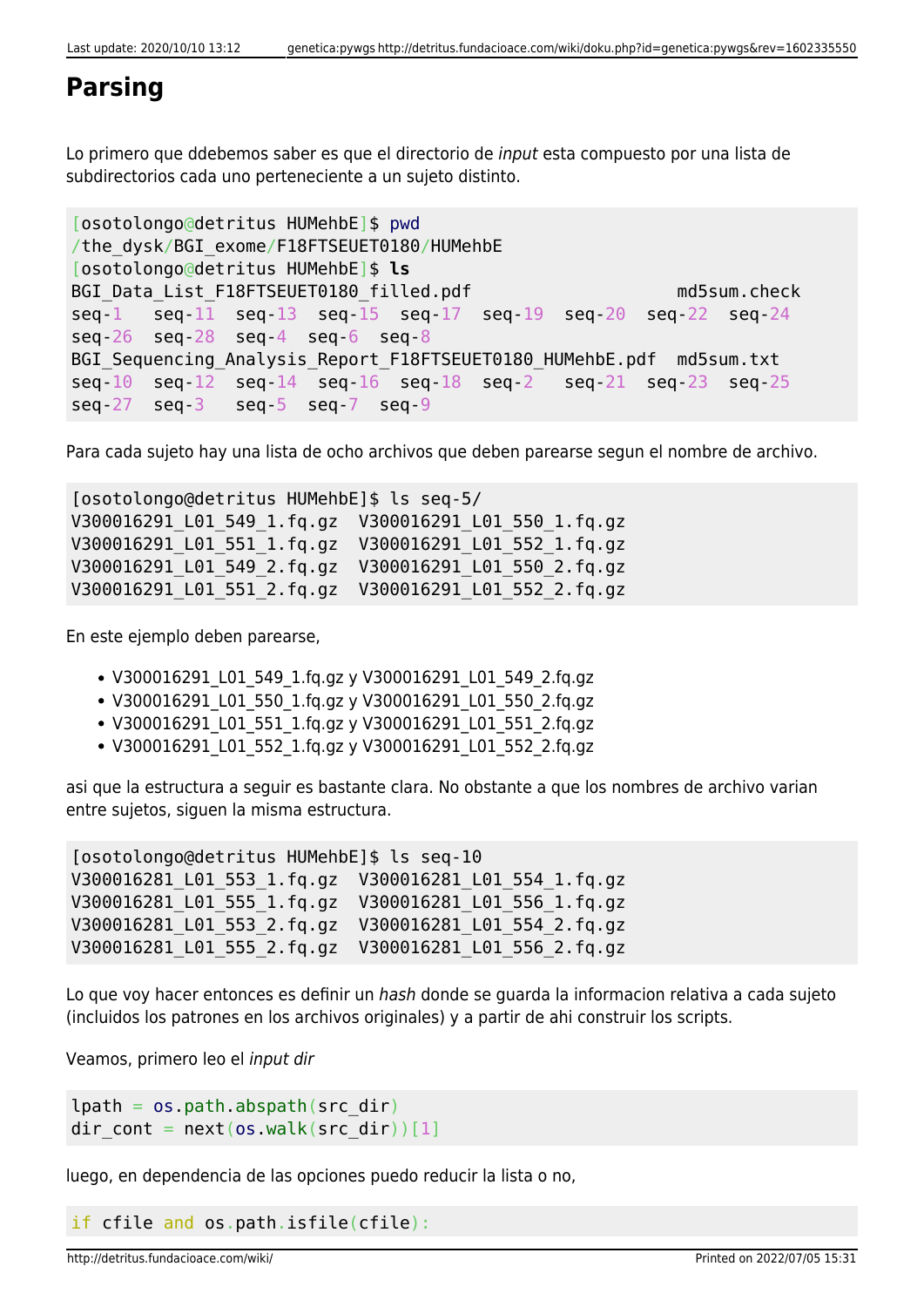```
open(cfile, 'r')read().splitlines()dir cont = set(dir cont) - set(cuts)
```
y ahora lleno el hash de datos,

```
for pollo in dir cont:
  fq list = []fq files = next(os.walk(lpath+'/'+pollo))[2] for fq in fq_files:
     ids = re.search(r"^V(\d*?)\_L(\d*?)\_(\d*?)\_\d\.fq\.gz$", fq)
    fq name ='V'+ids.group(1)+' L'+ids.group(2)
     fq_list.append(ids.group(3))
```
### **Programatic tree**

[Ya casi esta, ahora por cada sujeto guardado pueden definirse los primeros 4 procesos,](#page--1-0)

```
for i in range(0, 4):
   fqid = fq list[2^*i] orderfile = outdir+'/bwa_'+pollo+'_'+str(i)+'.sh'
    ord_content = '#!/bin/bash\n'
    ord_content += '#SBATCH -J sam_'+pollo+'\n'
    ord_content += '#SBATCH --time=24:0:0\n'
    ord_content += '#SBATCH -o '+outdir+'/bwa_'+pollo+'-%j'+'\n'
    ord_content += '#SBATCH -c 8\n'
    ord_content += '#SBATCH --mem-per-cpu=4G\n'
    ord_content += '#SBATCH -p fast\n'
    ord_content += '#SBATCH --mail-type=FAIL,TIME_LIMIT,STAGE_OUT\n'
    ord_content += '#SBATCH --mail-user='+os.environ.get('USER')+'\n'
   ord content += bwa+' mem -t 4 -R
"@RG\tID:'+fq_name+'_'+fqid+'\tSM:'+pname+'\tPL:BGI\tPI:380" -M
'+ref_dir+'/Homo_sapiens_assembly38
'+src_dir+'/'+pollo+'/'+fq_name+'_'+fqid+'_1.fq.gz
'+src dir+'/'+pollo+'/'+fq name+' '+fqid+' 2.fq.qz >
'+tmpdir+'/'+pname+_+str(i)+'.sam\n'
    osf = open(orderfile, 'w')
    osf.write(ord_content)
    osf.close()
    gsconv+= 'I='+tmpdir+'/'+pname+'_'+str(i)+'.sam '
    os.system('sbatch '+orderfile)
```
[El numero 5 se hace que dependa de estos 4,](#page--1-0)

```
 orderfile = outdir+'/merge_'+pollo+'.sh'
 ord_content = '#!/bin/bash\n'
 ord_content += '#SBATCH -J sam_'+pollo+'\n'
```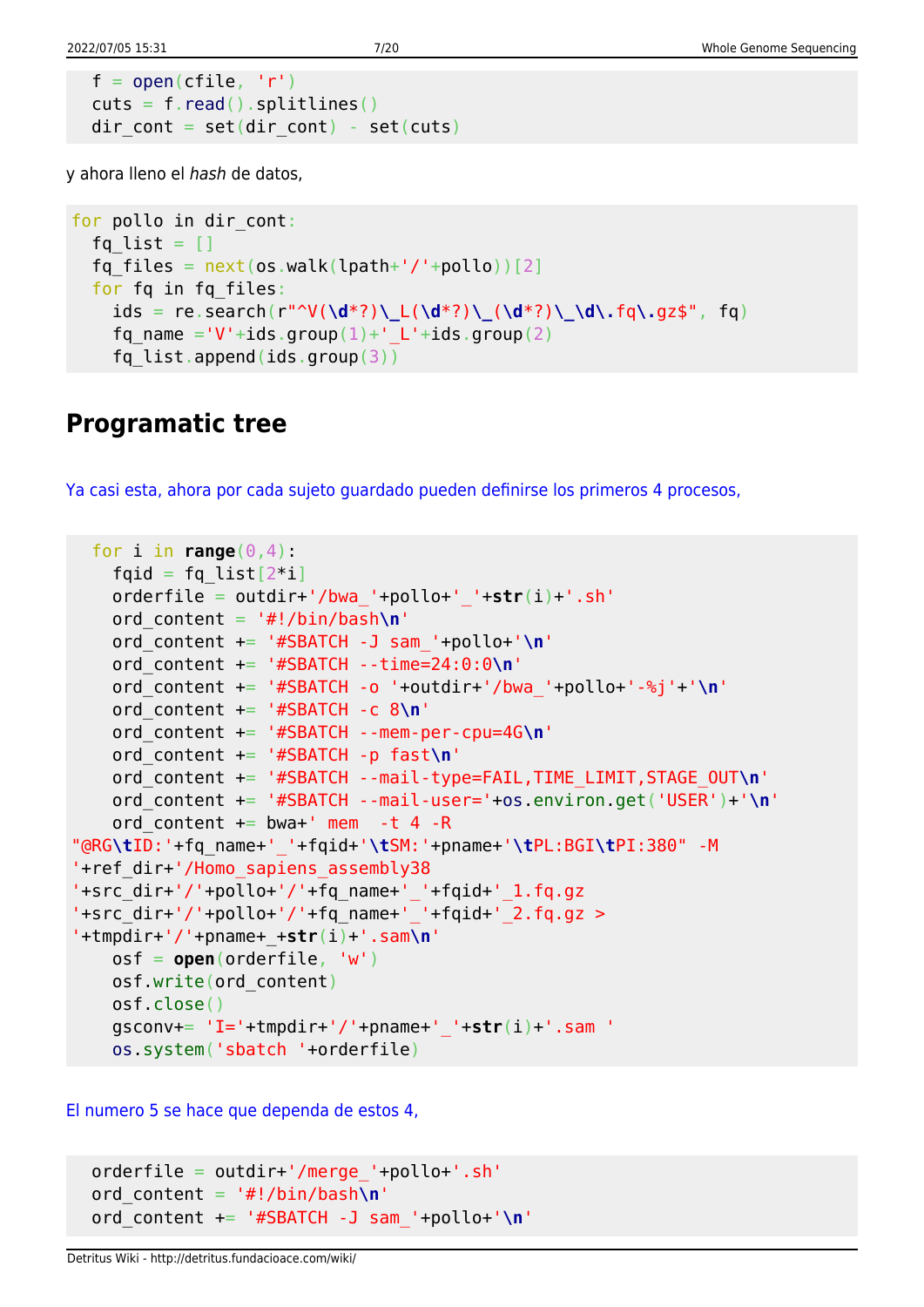Last update: 2020/10/10 13:12 genetica:pywgs http://detritus.fundacioace.com/wiki/doku.php?id=genetica:pywgs&rev=1602335550

```
 ord_content += '#SBATCH --time=24:0:0\n'
  ord_content += '#SBATCH -o '+outdir+'/merge_'+pollo+'-%j\n'
  ord_content += '#SBATCH -c 8\n'
  ord_content += '#SBATCH --mem-per-cpu=4G\n'
  ord_content += '#SBATCH -p fast\n'
   ord_content += '#SBATCH --mail-type=FAIL,TIME_LIMIT,STAGE_OUT\n'
   ord_content += '#SBATCH --mail-user='+os.environ.get('USER')+'\n'
   ord_content += picard+' MergeSamFiles '+gsconv+'
O='+tmpdir+'/'+pname+'.sam\n'
  ord content += picard+' SortSam I='+tmpdir+'/'+pname+'.sam
O='+tmpdir+'/'+pname+'_sorted.bam SORT_ORDER=coordinate\n'
   ord_content += samtools+' index '+tmpdir+'/'+pname+'_sorted.bam\n'
   osf = open(orderfile, 'w')
  osf.write(ord_content)
  osf.close()
   ujobid = subprocess.getoutput('sbatch --dependency=singleton --parsable
'+orderfile)
```
#### [El 6 y el 7 dependen del 5,](#page--1-0)

```
 orderfile = outdir+'/verify_'+pollo+'.sh'
  ord_content = '#!/bin/bash\n'
  ord_content += '#SBATCH -J verify_'+pollo+'\n'
  ord_content += '#SBATCH --time=24:0:0\n'
  ord_content += '#SBATCH -o '+outdir+'/verify_'+pollo+'-%j\n'
  ord_content += '#SBATCH -c 8\n'
  ord_content += '#SBATCH --mem-per-cpu=4G\n'
  ord_content += '#SBATCH -p fast\n'
  ord_content += '#SBATCH --mail-type=FAIL,TIME_LIMIT,STAGE_OUT\n'
  ord_content += '#SBATCH --mail-user='+os.environ.get('USER')+'\n'
  ord content += verifybamib+' --vcf '+ref dir+'/hapmap 3.3.hg38.vcf.gz --
bam '+tmpdir+'/'+pname+' sorted.bam --chip-none --maxDepth 1000 --precise --
verbose --ignoreRG --out '+resdir+'/'+pname+'_verifybam |& grep -v "Skipping
marker"\n'
  osf = open(orderfile, 'w')
  osf.write(ord_content)
  osf.close()
   jobid = subprocess.getoutput('sbatch --parsable --
dependency=afterok:'+ujobid+' '+orderfile)
   jobids.append(jobid)
  orderfile = outdir+'/validate_'+pollo+'.sh'
  ord content = '#!/bin/bash\nu' ord_content += '#SBATCH -J validate_'+pollo+'\n'
  ord_content += '#SBATCH --time=24:0:0\n'
```

```
 ord_content += '#SBATCH -o '+outdir+'/validate_'+pollo+'-%j\n'
```

```
 ord_content += '#SBATCH -c 8\n'
```
ord\_content += '#SBATCH -p fast**\n**'

ord\_content += '#SBATCH --mem-per-cpu=4G**\n**'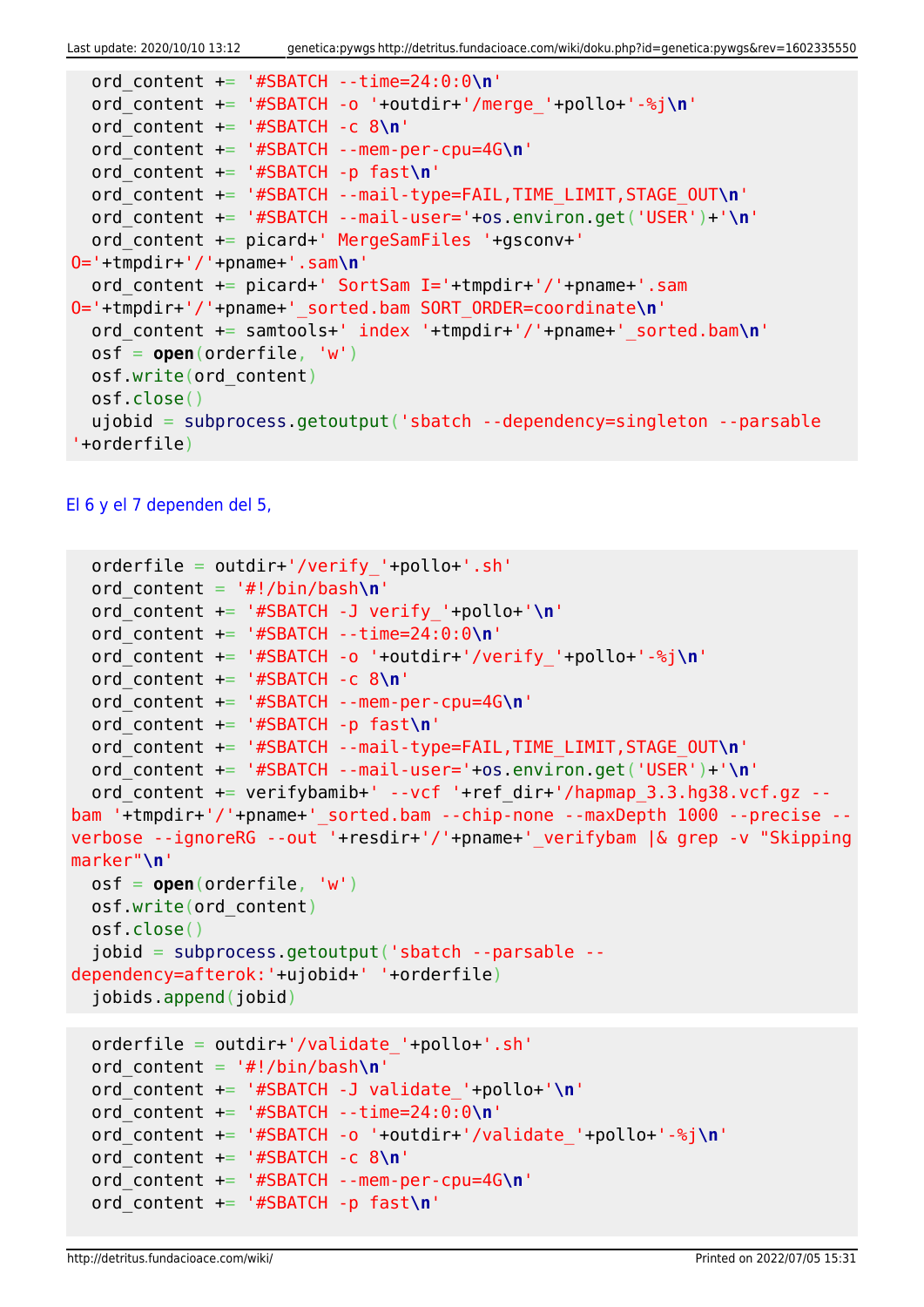```
 ord_content += '#SBATCH --mail-type=FAIL,TIME_LIMIT,STAGE_OUT\n'
   ord_content += '#SBATCH --mail-user='+os.environ.get('USER')+'\n'
  ord content += picard+' ValidateSamFile IGNORE=MATE NOT FOUND
IGNORE=MISSING_READ_GROUP IGNORE=RECORD_MISSING_READ_GROUP
I='+tmpdir+'/'+pname+'_sorted.bam\n'
  ord content += picard+' MarkDuplicates I='+tmpdir+'/'+pname+' sorted.bam
O='+tmpdir+'/'+pname+'_GATKready.bam
METRICS FILE='+resdir+'/'+pname+' metrics.txt QUIET=true
MAX RECORDS IN RAM=2000000 ASSUME SORTED=TRUE CREATE INDEX=TRUE\n'
  ord content += gatk3+' -T DepthOfCoverage -R
'+ref_dir+'/Homo_sapiens_assembly38.fasta -nt 1 -ct 10 -ct 15 -ct 20 -ct 30
--omitDepthOutputAtEachBase --omitIntervalStatistics --omitLocusTable -L
'+ref_dir+'/MGI_Exome_Capture_V5_bis2.bed -I
'+tmpdir+'/'+pname+'_GATKready.bam -o '+resdir+'/'+pname+'_exome_coverage\n'
  ord content += gatk4+' BaseRecalibrator -I
'+tmpdir+'/'+pname+'_GATKready.bam -R
'+ref_dir+'/Homo_sapiens_assembly38.fasta --known-sites
'+ref_dir+'/Mills_and_1000G_gold_standard.indels.hg38.vcf.gz --known-sites
'+ref_dir+'/dbsnp_146.hg38.vcf.gz --known-sites
'+ref_dir+'/1000G_phase1.snps.high_confidence.hg38.vcf.gz -O
'+resdir+'/'+pname'_recal_data.table1\n'
  ord content += gatk4+' ApplyBQSR -R
'+ref_dir+'/Homo_sapiens_assembly38.fasta -I
'+tmpdir+'/'+pname+'_GATKready.bam -bqsr-recal-file
'+resdir+'/'+pname+'_recal_data.table1 -O '+resdir+'/'+pname+'_recal.bam\n'
   ord_content += gatk4+' AnalyzeCovariates -bqsr
'+resdir+'/'+pname+'_recal_data.table1 --plots
'+resdir+'/'+pname+'_AnalyzeCovariates.pdf\n'
  ord content += gatk4+' BaseRecalibrator -I '+resdir+'/'+pname+' recal.bam
-R '+ref_dir+'/Homo_sapiens_assembly38.fasta --known-sites
'+ref_dir+'/Mills_and_1000G_gold_standard.indels.hg38.vcf.gz --known-sites
'+ref_dir+'/dbsnp_146.hg38.vcf.gz --known-sites
'+ref_dir+'/1000G_phase1.snps.high_confidence.hg38.vcf.gz -O
'+resdir+'/'+pname+'_recal_data.table2\n'
  ord content += gatk4+' AnalyzeCovariates -before
'+resdir+'/'+pname+'_recal_data.table1 -after
'+resdir+'/'+pname+'_recal_data.table2 -plots '+resdir+'/'+pname+'_before-
after-plots.pdf\n'
 ord content += gatk4+' HaplotypeCaller -R
'+ref dir+'/Homo sapiens assembly38.fasta -I '+resdir+'/'+pname+' recal.bam
-ERC GVCF --dbsnp '+ref_dir+'/dbsnp_146.hg38.vcf.gz -O
'+resdir+'/'+pname+'_raw.snps.indels.g.vcf.gz\n'
  ord content += gatk4 l+' VariantEval -R
'+ref_dir+'/Homo_sapiens_assembly38.fasta -L
'+ref_dir+'/MGI_Exome_Capture_V5_bis2.bed -D
'+ref_dir+'/dbsnp_146.hg38.vcf.gz -O '+resdir+'/'+pname+'_eval.gatkreport --
eval '+resdir+'/'+pname+'_raw.snps.indels.g.vcf.gz\n'
  osf = open(orderfile, 'w')
  osf.write(ord_content)
  osf.close()
   jobid = subprocess.getoutput('sbatch --parsable --
```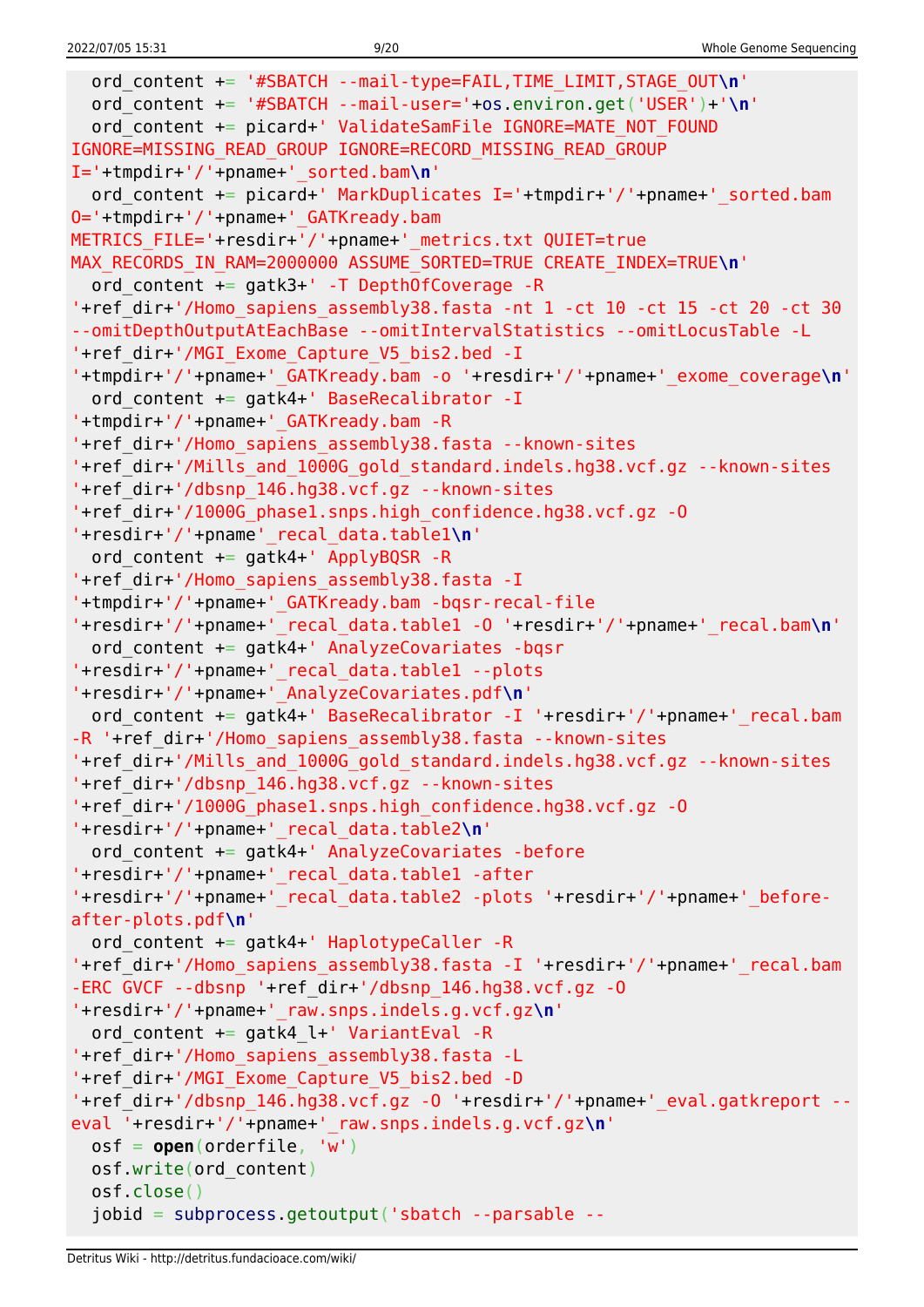Last update: 2020/10/10 13:12 genetica:pywgs http://detritus.fundacioace.com/wiki/doku.php?id=genetica:pywgs&rev=1602335550

```
dependency=afterok:'+ujobid+' '+orderfile)
   jobids.append(jobid)
```
[y por ultimo, hay un proceso que depende de que terminen todos los demas \(TODOS\) y lo que hace](#page--1-0) [es limpiar los archivos temporales y enviar un email de finalizacion,](#page--1-0)

```
orderfile = outdir+'/wgs end.sh'
ord_content = '#!/bin/bash\n'
ord_content += '#SBATCH -J wgs_end\n'
ord_content += '#SBATCH -o '+outdir+'/wgs_end-%j\n'
ord_content += '#SBATCH --mail-type=END\n'
ord_content += '#SBATCH --mail-user='+os.environ.get('USER')+'\n'
if(debug):
   ord_content += 'rm -rf '+wdir+'/*/tmp\n'
else:
   ord_content += ':\n'
osf = open(orderfile, 'w')
osf.write(ord_content)
osf.close()
sjobs = ','.join(map(str,jobids))
os.system('sbatch --depend=afterok:'+sjobs+' '+orderfile)
```
[La magia completa aqui, en menos de 200 lineas](#page--1-0)

#### [wgs.py](http://detritus.fundacioace.com/wiki/doku.php?do=export_code&id=genetica:pywgs&codeblock=14)

```
#!/usr/bin/python3
"" "" ""
Copyright 2020 O. Sotolongo <asqwerty@gmail.com>
This program is free software; you can redistribute it and/or modify
it under the terms of the GNU General Public License as published by
the Free Software Foundation; either version 2 of the License, or
(at your option) any later version.
This program is distributed in the hope that it will be useful,
but WITHOUT ANY WARRANTY; without even the implied warranty of
MERCHANTABILITY or FITNESS FOR A PARTICULAR PURPOSE. See the
GNU General Public License for more details.
"" "" ""
import sys
import os
import getopt
import re
"'' ""
```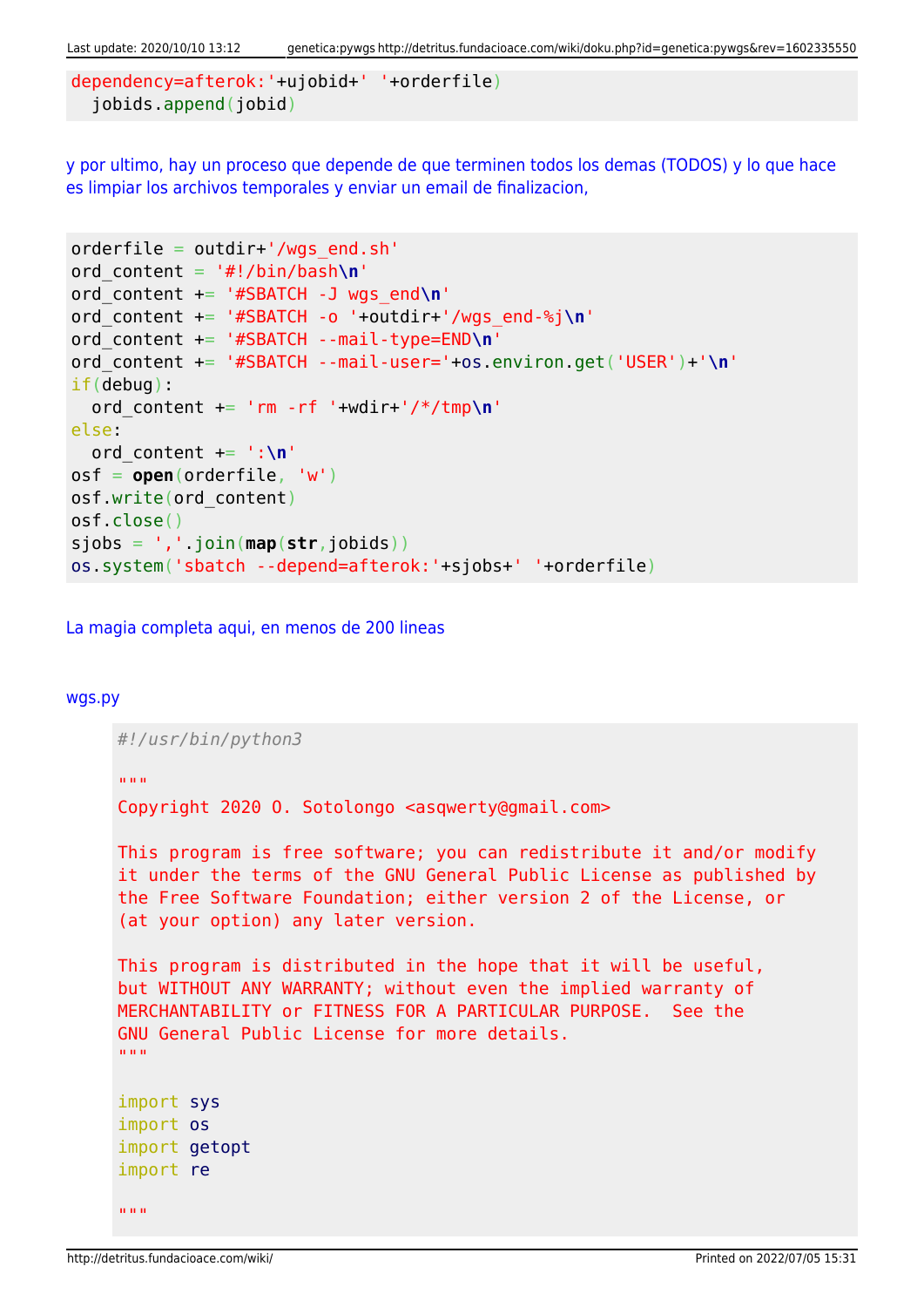```
Rellenar aqui los paths del sistema
"" "" ""
ref dir = '/the dysk/BGI exome/reference'
bwa = '/nas/usr/local/bin/bwa'
picard = 'java -Djava.io.tmpdir=/nas/'+os.environ.get('USER')+'/tmp/ -
Xmx8g -jar /nas/usr/local/bin/picard.jar'
samtools = '/nas/software/samtools/bin/samtools'
verifybamib = '/nas/usr/local/bin/verifyBamID'
gatk3 = 'java -jar /nas/usr/local/opt/gatk3/GenomeAnalysisTK.jar'
gatk4 = 'singularity run --cleanenv -B /nas:/nas -B /the dysk:/the dysk
/usr/local/bin/gatk4.simg gatk --java-options "-
DGATK STACKTRACE ON USER EXCEPTION=true -Xmx16G"'
gatk4 l = 'singularity run --cleanenv -B /nas:/nas -B/the_dysk:/the_dysk /usr/local/bin/gatk4.simg gatk --java-options "-
DGATK STACKTRACE ON USER EXCEPTION=true -Xmx16G -
XX:+UseConcMarkSweepGC"'
"" "" ""
No tocar nada debajo de esto si no sabes lo que estas haciendo
"" "" ""
# Get CLI inputs
short_{args} = 'c:o:gs:long args = ['cut=', 'output=', 'debug', 'source=']debuq = 0cfile=''
outdatadir=''
try:
  args, values = getopt.getopt(sys.argv[1:], short args, long args)
except getopt.error as err:
   print(str(err))
   sys.exit(2)
for a,v in args:
  if a in ('--cut', '-c'):
    cfile = v elif a in ('--output', '-o'):
    outdatadir = velif a in (' - -debug', '-q'):
    debua = 1 elif a in ('--source', '-s'):
    src dir = vlpath = os.path.aboutsrc dir)dir cont = next(os.walk(src dir))[1]
if cfile and os.path.isfile(cfile):
 f = open(cfile, 'r')cuts = f.read().splitlines()dir cont = set(dir \text{ cont}) - set(cuts)
```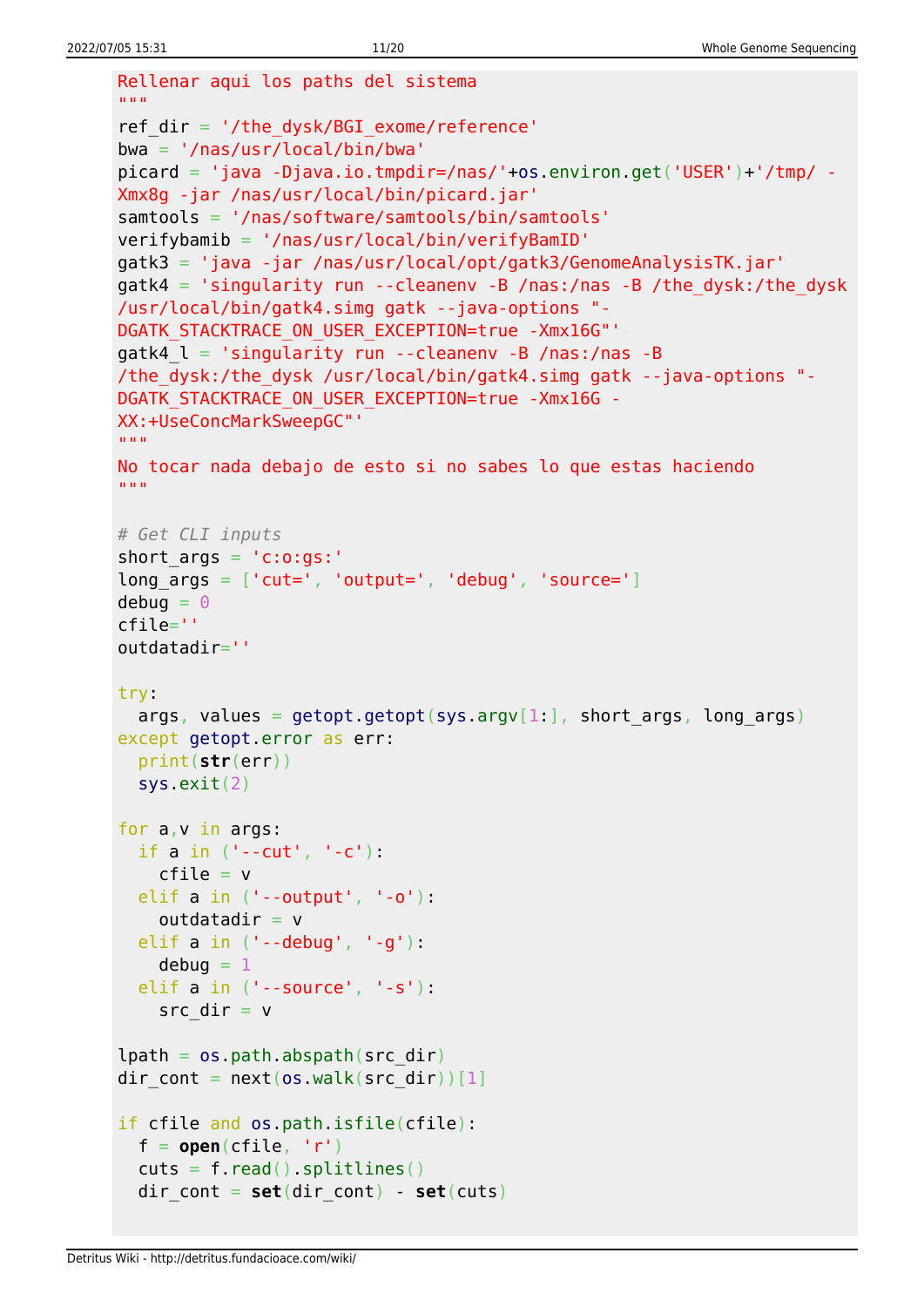```
# Creo el entorno de ejecucion
tmp shift = '/nas/'+os.environ.get('USER')+'/tmp/'if not os.path.isdir(tmp_shit): os.mkdir(tmp_shit)
if outdatadir:
  os.mkdir(outdatadir)
 wdir = outdatadirelse:
 wdir = os.environ.get('PWD')outdir = wdir+'/slurm'if not os.path.isdir(outdir): os.mkdir(outdir)
fa = \{\}for pollo in dir cont:
  fq list = []fq files = next(os.walk(lpath+'/'+pollo))[2] for fq in fq_files:
     ids = re.search(r"^V(\d*?)\_L(\d*?)\_(\d*?)\_\d\.fq\.gz$", fq)
    fq name ='V'+ids.group(1)+' L'+ids.group(2)
    fq list.append(ids.group(3))
  udir = wdir+'/'+pollo if not os.path.isdir(udir): os.mkdir(udir)
  tmpdir = udir+'/tmp') if not os.path.isdir(tmpdir): os.mkdir(tmpdir)
  resdir = udir+'/results' if not os.path.isdir(resdir): os.mkdir(resdir)
  jobids = []qsconv = 'pname = re.sub('--', ''', poollo)for i in range(0, 4):
    fqid = fq list[2^*i] orderfile = outdir+'/bwa_'+pollo+'_'+str(i)+'.sh'
     ord_content = '#!/bin/bash\n'
     ord_content += '#SBATCH -J sam_'+pollo+'\n'
     ord_content += '#SBATCH --time=24:0:0\n'
     ord_content += '#SBATCH -o '+outdir+'/bwa_'+pollo+'-%j'+'\n'
     ord_content += '#SBATCH -c 8\n'
     ord_content += '#SBATCH --mem-per-cpu=4G\n'
     ord_content += '#SBATCH -p fast\n'
     ord_content += '#SBATCH --mail-type=FAIL,TIME_LIMIT,STAGE_OUT\n'
     ord_content += '#SBATCH --mail-user='+os.environ.get('USER')+'\n'
    ord content += bwa+' mem -t 4 -R
"@RG\tID:'+fq_name+'_'+fqid+'\tSM:'+pname+'\tPL:BGI\tPI:380" -M
'+ref_dir+'/Homo_sapiens_assembly38
'+src dir+'/'+pollo+'/'+fq name+' '+fqid+' 1.fq.gz
- +src^-dir+'/'+pollo+'/'+fq^-name+'^-'+fqid+'^-2.fq.gz >
'+tmpdir+'/'+pname+_+str(i)+'.sam\n'
     osf = open(orderfile, 'w')
     osf.write(ord_content)
     osf.close()
     gsconv+= 'I='+tmpdir+'/'+pname+'_'+str(i)+'.sam '
     os.system('sbatch '+orderfile)
  orderfile = outdir+'/merge'+pollo+.sh'
```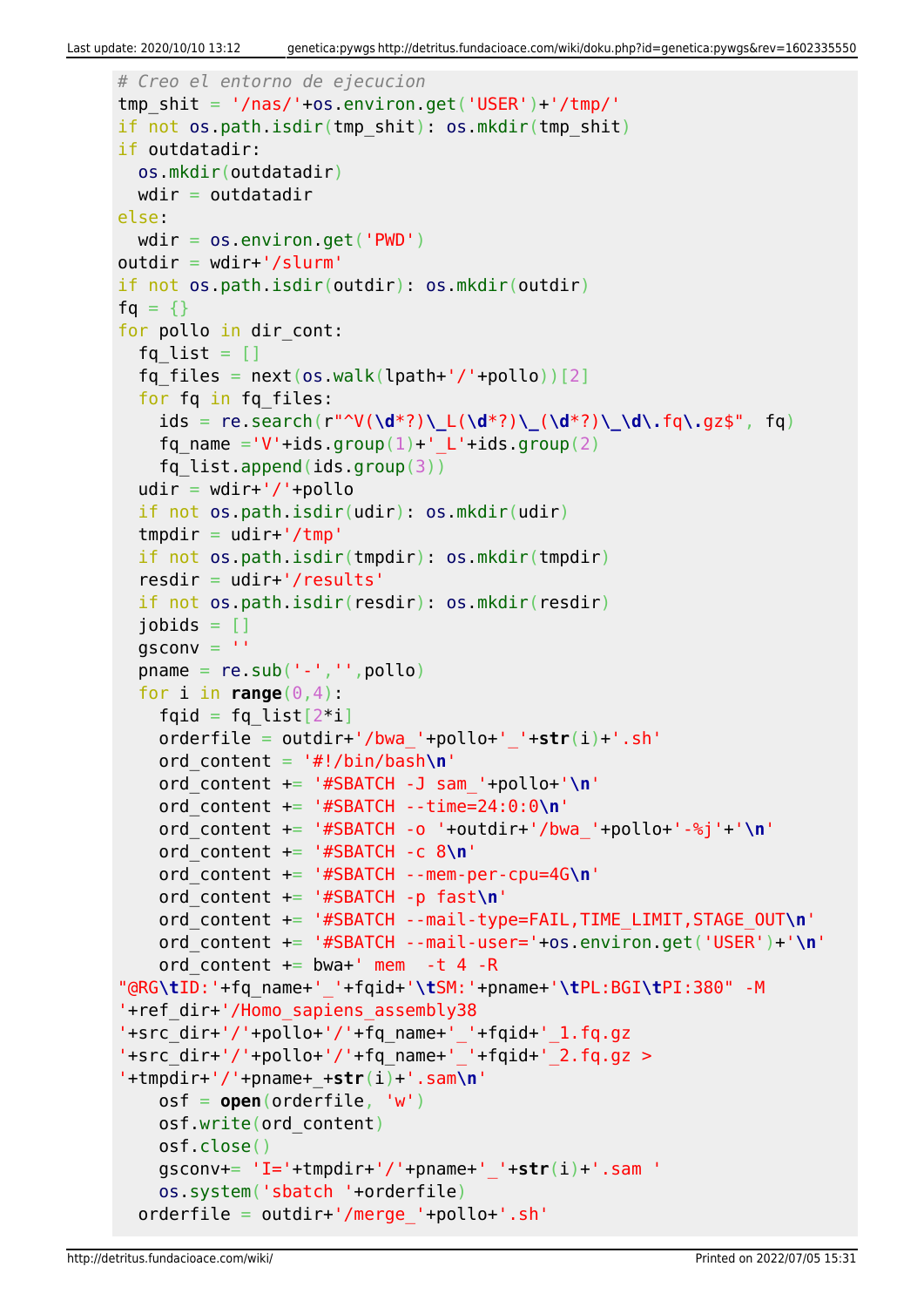```
 ord_content = '#!/bin/bash\n'
   ord_content += '#SBATCH -J sam_'+pollo+'\n'
   ord_content += '#SBATCH --time=24:0:0\n'
   ord_content += '#SBATCH -o '+outdir+'/merge_'+pollo+'-%j\n'
   ord_content += '#SBATCH -c 8\n'
   ord_content += '#SBATCH --mem-per-cpu=4G\n'
   ord_content += '#SBATCH -p fast\n'
   ord_content += '#SBATCH --mail-type=FAIL,TIME_LIMIT,STAGE_OUT\n'
   ord_content += '#SBATCH --mail-user='+os.environ.get('USER')+'\n'
   ord_content += picard+' MergeSamFiles '+gsconv+'
O='+tmpdir+'/'+pname+'.sam\n'
  ord content += picard+' SortSam I='+tmpdir+'/'+pname+'.sam
O='+tmpdir+'/'+pname+'_sorted.bam SORT_ORDER=coordinate\n'
   ord_content += samtools+' index '+tmpdir+'/'+pname+'_sorted.bam\n'
   osf = open(orderfile, 'w')
   osf.write(ord_content)
   osf.close()
   ujobid = subprocess.getoutput('sbatch --dependency=singleton --
parsable '+orderfile)
   orderfile = outdir+'/verify_'+pollo+'.sh'
   ord_content = '#!/bin/bash\n'
   ord_content += '#SBATCH -J verify_'+pollo+'\n'
   ord_content += '#SBATCH --time=24:0:0\n'
   ord_content += '#SBATCH -o '+outdir+'/verify_'+pollo+'-%j\n'
   ord_content += '#SBATCH -c 8\n'
   ord_content += '#SBATCH --mem-per-cpu=4G\n'
   ord_content += '#SBATCH -p fast\n'
   ord_content += '#SBATCH --mail-type=FAIL,TIME_LIMIT,STAGE_OUT\n'
   ord_content += '#SBATCH --mail-user='+os.environ.get('USER')+'\n'
  ord content += verifybamib+' --vcf '+ref dir+'/hapmap 3.3.hg38.vcf.gz
--bam '+tmpdir+'/'+pname+' sorted.bam --chip-none --maxDepth 1000 --
precise --verbose --ignoreRG --out '+resdir+'/'+pname+'_verifybam |&
grep -v "Skipping marker"\n'
   osf = open(orderfile, 'w')
   osf.write(ord_content)
   osf.close()
   jobid = subprocess.getoutput('sbatch --parsable --
dependency=afterok:'+ujobid+' '+orderfile)
   jobids.append(jobid)
   orderfile = outdir+'/validate_'+pollo+'.sh'
   ord_content = '#!/bin/bash\n'
   ord_content += '#SBATCH -J validate_'+pollo+'\n'
   ord_content += '#SBATCH --time=24:0:0\n'
   ord_content += '#SBATCH -o '+outdir+'/validate_'+pollo+'-%j\n'
   ord_content += '#SBATCH -c 8\n'
   ord_content += '#SBATCH --mem-per-cpu=4G\n'
   ord_content += '#SBATCH -p fast\n'
   ord_content += '#SBATCH --mail-type=FAIL,TIME_LIMIT,STAGE_OUT\n'
   ord_content += '#SBATCH --mail-user='+os.environ.get('USER')+'\n'
  ord content += picard+' ValidateSamFile IGNORE=MATE NOT FOUND
IGNORE=MISSING_READ_GROUP IGNORE=RECORD_MISSING_READ_GROUP
```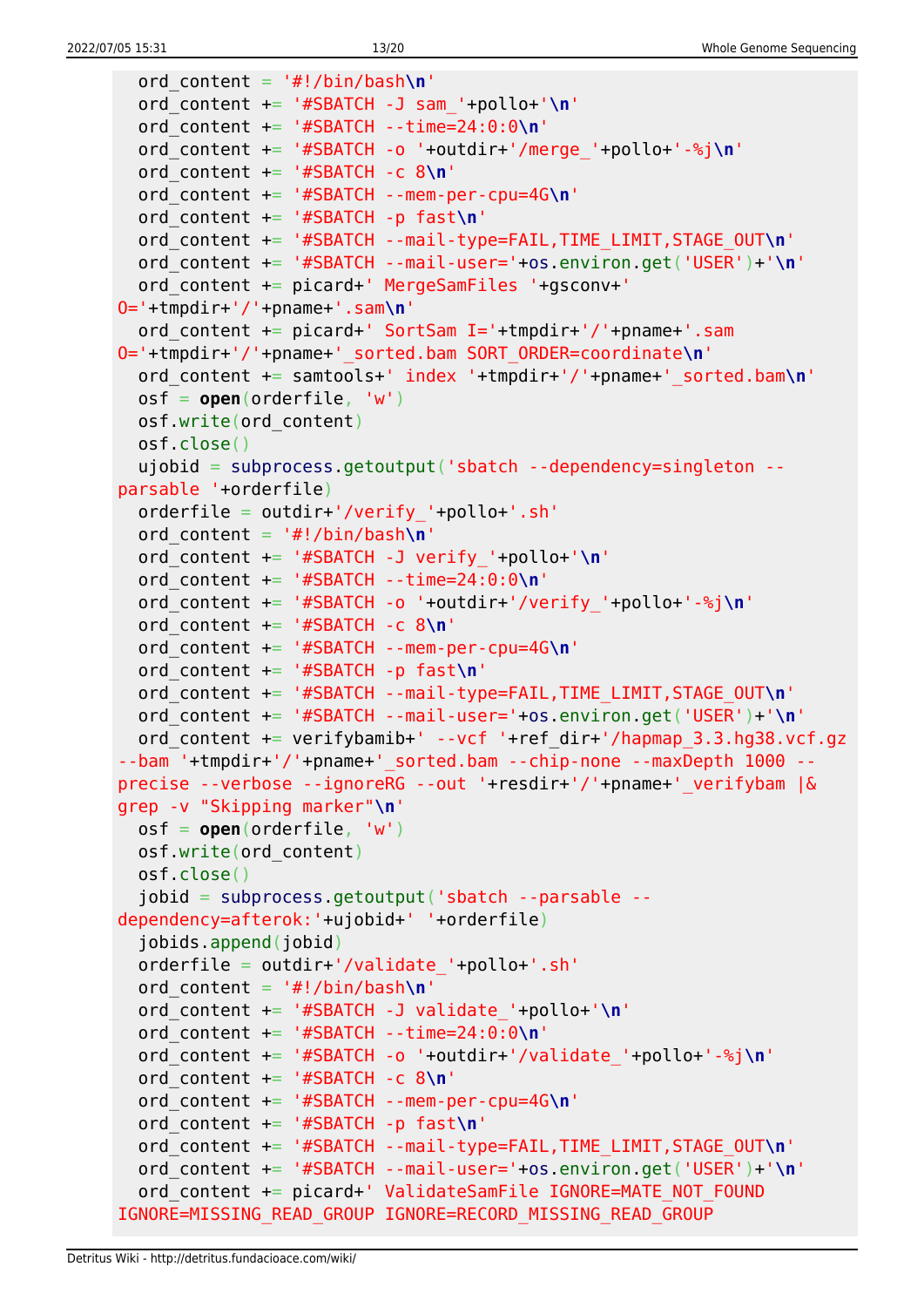```
I='+tmpdir+'/'+pname+'_sorted.bam\n'
   ord_content += picard+' MarkDuplicates
I='+tmpdir+'/'+pname+'_sorted.bam O='+tmpdir+'/'+pname+'_GATKready.bam
METRICS FILE='+resdir+'/'+pname+' metrics.txt QUIET=true
MAX RECORDS IN RAM=2000000 ASSUME SORTED=TRUE CREATE INDEX=TRUE\n'
   ord_content += gatk3+' -T DepthOfCoverage -R
'+ref_dir+'/Homo_sapiens_assembly38.fasta -nt 1 -ct 10 -ct 15 -ct 20 -
ct 30 --omitDepthOutputAtEachBase --omitIntervalStatistics --
omitLocusTable -L '+ref_dir+'/MGI_Exome_Capture_V5_bis2.bed -I
'+tmpdir+'/'+pname+'_GATKready.bam -o
'+resdir+'/'+pname+'_exome_coverage\n'
  ord content += gatk4+' BaseRecalibrator -I
'+tmpdir+'/'+pname+'_GATKready.bam -R
'+ref_dir+'/Homo_sapiens_assembly38.fasta --known-sites
'+ref_dir+'/Mills_and_1000G_gold_standard.indels.hg38.vcf.gz --known-
sites '+ref_dir+'/dbsnp_146.hg38.vcf.gz --known-sites
'+ref_dir+'/1000G_phase1.snps.high_confidence.hg38.vcf.gz -O
'+resdir+'/'+pname'_recal_data.table1\n'
  ord content += gatk4+' ApplyBQSR -R
'+ref_dir+'/Homo_sapiens_assembly38.fasta -I
'+tmpdir+'/'+pname+'_GATKready.bam -bqsr-recal-file
'+resdir+'/'+pname+'_recal_data.table1 -O
'+resdir+'/'+pname+'_recal.bam\n'
   ord_content += gatk4+' AnalyzeCovariates -bqsr
'+resdir+'/'+pname+'_recal_data.table1 --plots
'+resdir+'/'+pname+'_AnalyzeCovariates.pdf\n'
  ord content += gatk4+' BaseRecalibrator -I
'+resdir+'/'+pname+'_recal.bam -R
'+ref_dir+'/Homo_sapiens_assembly38.fasta --known-sites
'+ref_dir+'/Mills_and_1000G_gold_standard.indels.hg38.vcf.gz --known-
sites '+ref_dir+'/dbsnp_146.hg38.vcf.gz --known-sites
'+ref_dir+'/1000G_phase1.snps.high_confidence.hg38.vcf.gz -O
'+resdir+'/'+pname+'_recal_data.table2\n'
   ord_content += gatk4+' AnalyzeCovariates -before
'+resdir+'/'+pname+'_recal_data.table1 -after
'+resdir+'/'+pname+'_recal_data.table2 -plots
'+resdir+'/'+pname+'_before-after-plots.pdf\n'
  ord content += gatk4+' HaplotypeCaller -R
'+ref_dir+'/Homo_sapiens_assembly38.fasta -I
'+resdir+'/'+pname+'_recal.bam -ERC GVCF --dbsnp
'+ref dir+'/dbsnp 146.hq38.vcf.gz -0'+resdir+'/'+pname+'_raw.snps.indels.g.vcf.gz\n'
  ord content += gatk4 l+' VariantEval -R
'+ref_dir+'/Homo_sapiens_assembly38.fasta -L
'+ref_dir+'/MGI_Exome_Capture_V5_bis2.bed -D
'+ref_dir+'/dbsnp_146.hg38.vcf.gz -O
'+resdir+'/'+pname+'_eval.gatkreport --eval
'+resdir+'/'+pname+'_raw.snps.indels.g.vcf.gz\n'
   osf = open(orderfile, 'w')
   osf.write(ord_content)
   osf.close()
```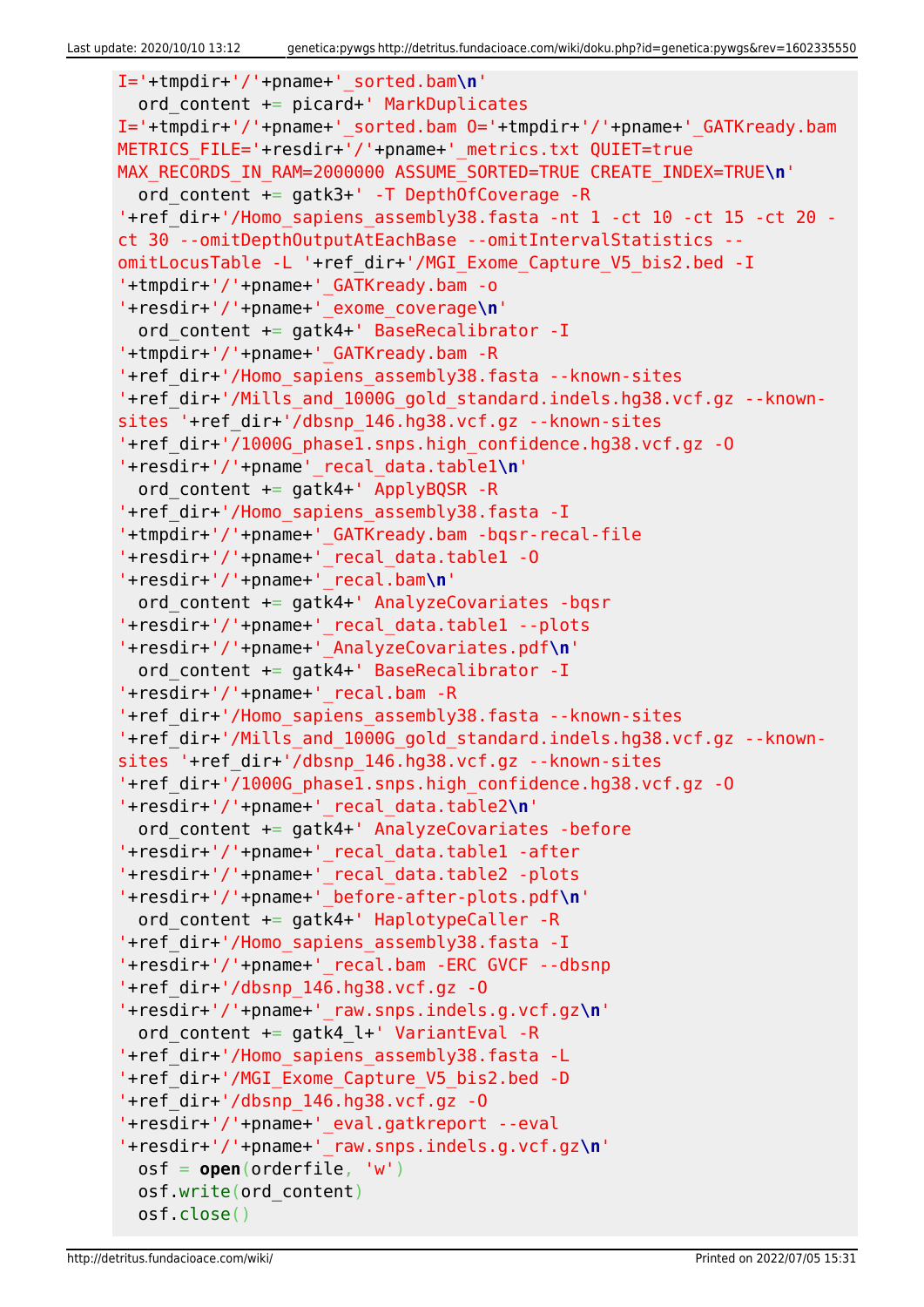```
 jobid = subprocess.getoutput('sbatch --parsable --
dependency=afterok:'+ujobid+' '+orderfile)
   jobids.append(jobid)
orderfile = outdir+'/wgs end.sh'
ord_content = '#!/bin/bash\n'
ord_content += '#SBATCH -J wgs_end\n'
ord_content += '#SBATCH -o '+outdir+'/wgs_end-%j\n'
ord_content += '#SBATCH --mail-type=END\n'
ord_content += '#SBATCH --mail-user='+os.environ.get('USER')+'\n'
if(debug):
  ord content += 'rm -rf '+wdir+'/*/tmp\n'
else:
   ord_content += ':\n'
osf = open(orderfile, 'w')
osf.write(ord_content)
osf.close()
sjobs = ','.join(map(str,jobids))
os.system('sbatch --depend=afterok:'+sjobs+' '+orderfile)
```


# **Ejecucion**

La forma correcta de ejecutar el script es,

```
$ ./wgs.py -o /the_dysk/BGI_exome/F18FTSEUET0180/WGS -s
/the_dysk/BGI_exome/F18FTSEUET0180/HUMehbE/
```
La opción -o indica al script donde guardar los resultados, en este caso en /the\_dysk/BGI\_exome/F18FTSEUET0180/WGS . Los datos se leeran desde /the\_dysk/BGI\_exome/F18FTSEUET0180/HUMehbE/,

La opcion -o no es obligatoria. En caso de no suministrar un directorio de salida, esta se escribira en el directorio actual desde donde se ejeuta el script.

Los resultados se escriben en el directorio de salida, haciendo un subdirectorio para cada sujeto analizado y siguiendo las mismas convenciones del input,

```
[osotolongo@brick03 WGS]$ ls /the_dysk/BGI_exome/F18FTSEUET0180/WGS
seq-1 seq-11 seq-13 seq-15 seq-17 seq-19 seq-20 seq-22
seq-24 seq-26 seq-28 seq-4 seq-6 seq-8 slurm
```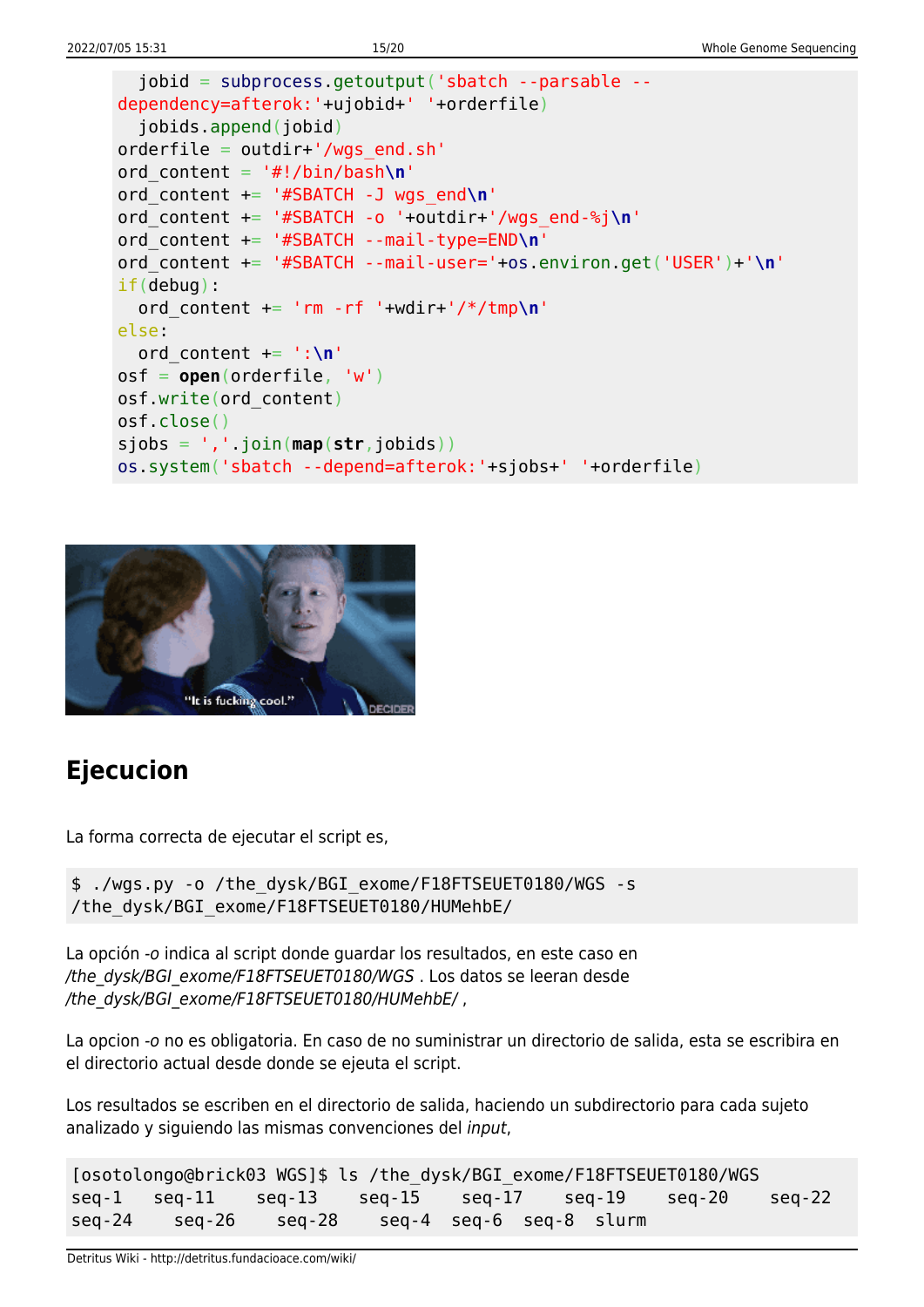| Last update: 2020/10/10 13:12                     | genetica:pywgs http://detritus.fundacioace.com/wiki/doku.php?id=genetica:pywgs&rev=1602335550 |  |  |                                                                        |  |  |  |  |  |
|---------------------------------------------------|-----------------------------------------------------------------------------------------------|--|--|------------------------------------------------------------------------|--|--|--|--|--|
|                                                   |                                                                                               |  |  |                                                                        |  |  |  |  |  |
|                                                   |                                                                                               |  |  | $seq-10$ $seq-12$ $seq-14$ $seq-16$ $seq-18$ $seq-2$ $seq-21$ $seq-23$ |  |  |  |  |  |
| $seq-25$ $seq-27$ $seq-3$ $seq-5$ $seq-7$ $seq-9$ |                                                                                               |  |  |                                                                        |  |  |  |  |  |

Dentro de cada sujeto se crea u n directorio results con los resultados del analisis,

```
[osotolongo@brick03 WGS]$ tree seq-1
seq-1
└── results
      - segl AnalyzeCovariates.pdf
      - seql before-after-plots.pdf
       - seql eval.gatkreport
       - segl exome coverage.sample statistics
       - seql_exome_coverage.sample_summary
       - seql metrics.txt
       - seql raw.snps.indels.g.vcf.gz
       - seql raw.snps.indels.g.vcf.gz.tbi
       - seql recal.bai
        ├── seq1_recal.bam
       - seql recal data.table1
       - seql recal data.table2
       - segl verifybam.depthSM
       - seql verifybam.log
       - seql verifybam.selfSM
1 directory, 15 files
```
#### **trick**

Esta estructura permitiria ejecutar,

\$ ./wgs.pl -o /the\_dysk/BGI\_exome/F18FTSEUET0180/HUMehbE -s /the\_dysk/BGI\_exome/F18FTSEUET0180/HUMehbE

y **en caso de no tener problemas con los permisos**, los resultados quedarian en un directorio dentro del mismo sujeto de proyecto. No se ha hecho asi por defecto previendo precisamente los problemas de permisos.

### **Troubleshooting**

Pueden ocurrir multitud de problemas en la ejecucion del script. Afortunadamente un fallo en uno de las tareas afecta solamente al sujeto individual sobre el que se realiza la tarea. El resto de sujetos se procesara correctamente.

Al ocurrir un fallo en algun script, el sistema enviara un email informando del fallo y el jobid asociado. Toda la informacion ira en el subject del email.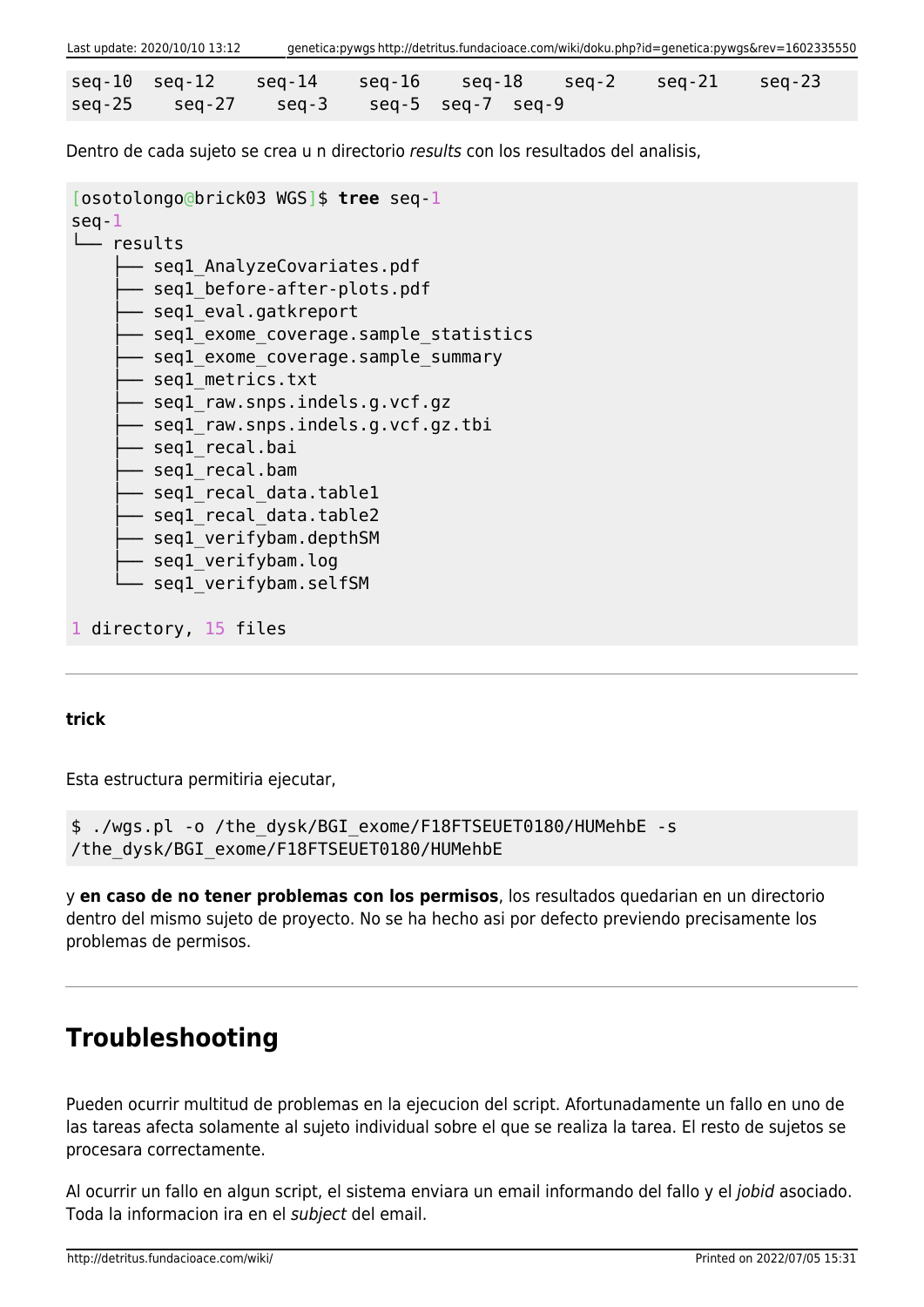### **ejemplo 1**

Aqui se informa que la tarea con jobid = 154540 ha fallado. Tambien sabemos que esta relacionada con el sujeto seq-27.

```
SLURM Job_id=154540 Name=sam_seq-27 Failed, Run time 00:28:28, FAILED,
ExitCode 1
```
Ahora, dentro del directorio de output se crea un directorio llamado slurm donde se guardan todos los logs de ejecucion de las tareas. Hemos de buscar este fallo en particular por el jobid,

```
[osotolongo@brick03 WGS]$ ls slurm/ | grep 154540
bwa_seq-27-154540
```
una vez localizado el log correcto podeos buscar el error manualmente,

```
[osotolongo@brick03 WGS]$ less slurm/bwa_seq-27-154540
```
o simplemente hacer algun grep,

```
[osotolongo@brick03 WGS]$ grep -i error slurm/bwa_seq-27-154540
[gzread] Input/output error
```
Como informacion adicional, en el directorio slurm tambien se guardan los scripts a ejecutar para cada parte del proceso,

```
[osotolongo@brick03 WGS]$ ls slurm/ | grep seq-27 | grep sh
bwa_seq-27_0.sh
bwa_seq-27_1.sh
bwa_seq-27_2.sh
bwa_seq-27_3.sh
merge_seq-27.sh
validate_seq-27.sh
verify_seq-27.sh
```
El nombre del log nos dice que ha fallado alguno de los bwa. En caso de querer depurar mas lo que ha pasado podemos leer el log y encontrar cual de los comandos ha fallado exactamente.

### **ejemplo 2**

Algo menos basico, recibimos un email con subject,

```
SLURM Job_id=154595 Name=validate_seq-8 Failed, Run time 01:01:18, FAILED,
ExitCode 2
```
y buscamos el log correspondiente,

[osotolongo@brick03 WGS]\$ ls slurm/ | grep 154595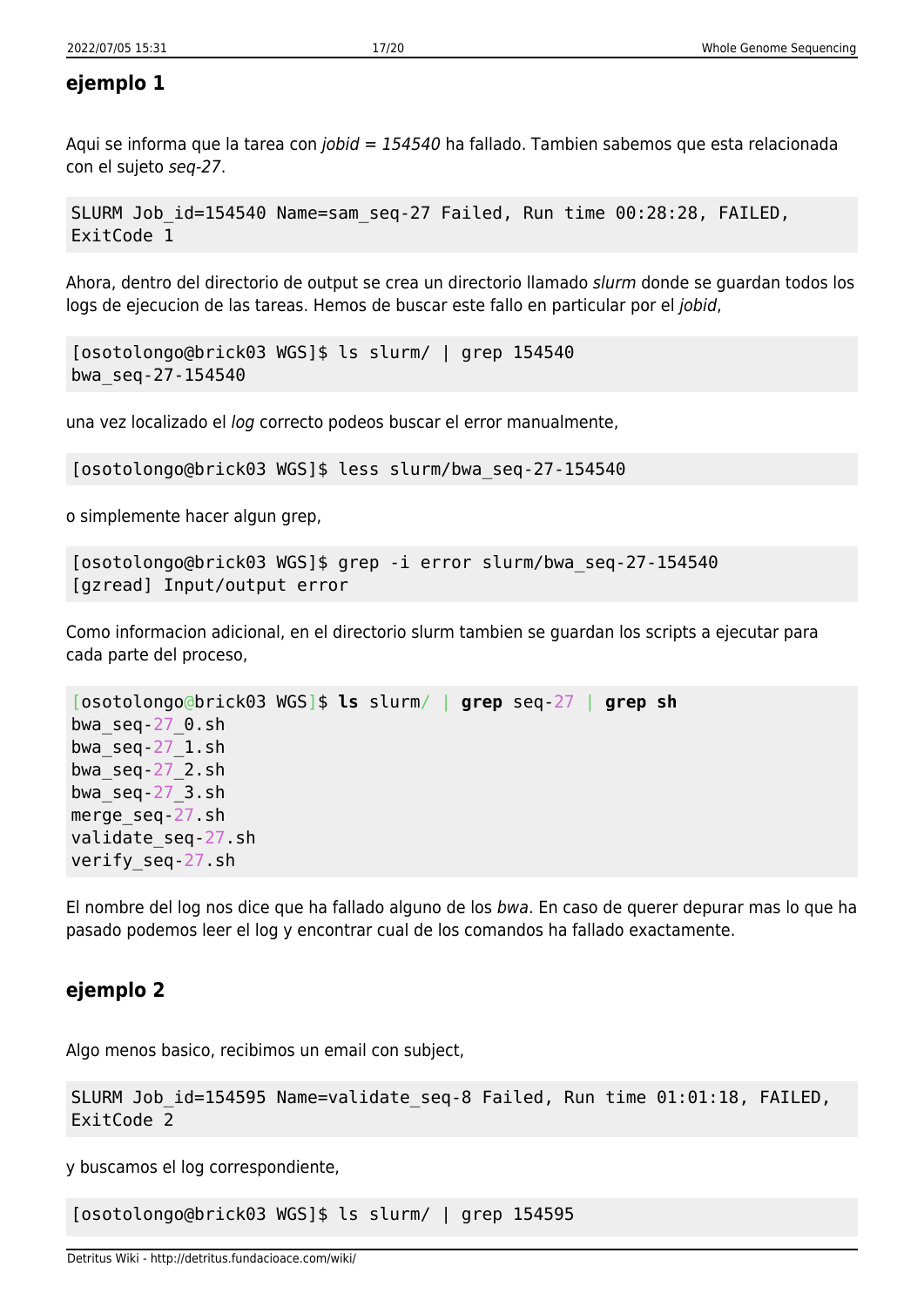#### validate\_seq-8-154595

Aqui si hacemos,

[osotolongo@brick03 WGS]\$ grep -i error slurm/validate\_seq-8-154595

obtenemos un monton de informacion ya que el error ocurrio a un nivel y todos los niveles posteriores arrojan errores. Asi que no hay mas remediio que leerse el log con calma, y vemos que mientras se hace **MarkDuplicates** tenemos un error de Java,

```
Exception in thread "main" picard.PicardException: Exception writing
ReadEnds to file.
         at
picard.sam.markduplicates.util.ReadEndsForMarkDuplicatesCodec.decode(ReadEnd
sForMarkDuplicatesCodec.java:110)
         at
picard.sam.markduplicates.util.ReadEndsForMarkDuplicatesCodec.decode(ReadEnd
sForMarkDuplicatesCodec.java:32)
         at
htsjdk.samtools.util.SortingCollection$FileRecordIterator.advance(SortingCol
lection.java:630)
         at
htsjdk.samtools.util.SortingCollection$FileRecordIterator.next(SortingCollec
tion.java:620)
         at htsjdk.samtools.util.PeekIterator.peek(PeekIterator.java:69)
         at
htsjdk.samtools.util.SortingCollection$PeekFileRecordIteratorComparator.comp
are(SortingCollection.java:655)
         at
htsjdk.samtools.util.SortingCollection$PeekFileRecordIteratorComparator.comp
are(SortingCollection.java:652)
         at java.util.TreeMap.compare(TreeMap.java:1295)
         at java.util.TreeMap.put(TreeMap.java:538)
         at java.util.TreeSet.add(TreeSet.java:255)
         at
htsjdk.samtools.util.SortingCollection$MergingIterator.next(SortingCollectio
n.java:566)
         at
picard.sam.markduplicates.MarkDuplicates.generateDuplicateIndexes(MarkDuplic
ates.java:729)
         at
picard.sam.markduplicates.MarkDuplicates.doWork(MarkDuplicates.java:259)
         at
picard.cmdline.CommandLineProgram.instanceMain(CommandLineProgram.java:305)
         at
picard.cmdline.PicardCommandLine.instanceMain(PicardCommandLine.java:103)
         at picard.cmdline.PicardCommandLine.main(PicardCommandLine.java:113)
Caused by: java.io.IOException: failed to read chunk
         at
org.xerial.snappy.SnappyInputStream.hasNextChunk(SnappyInputStream.java:433)
         at
```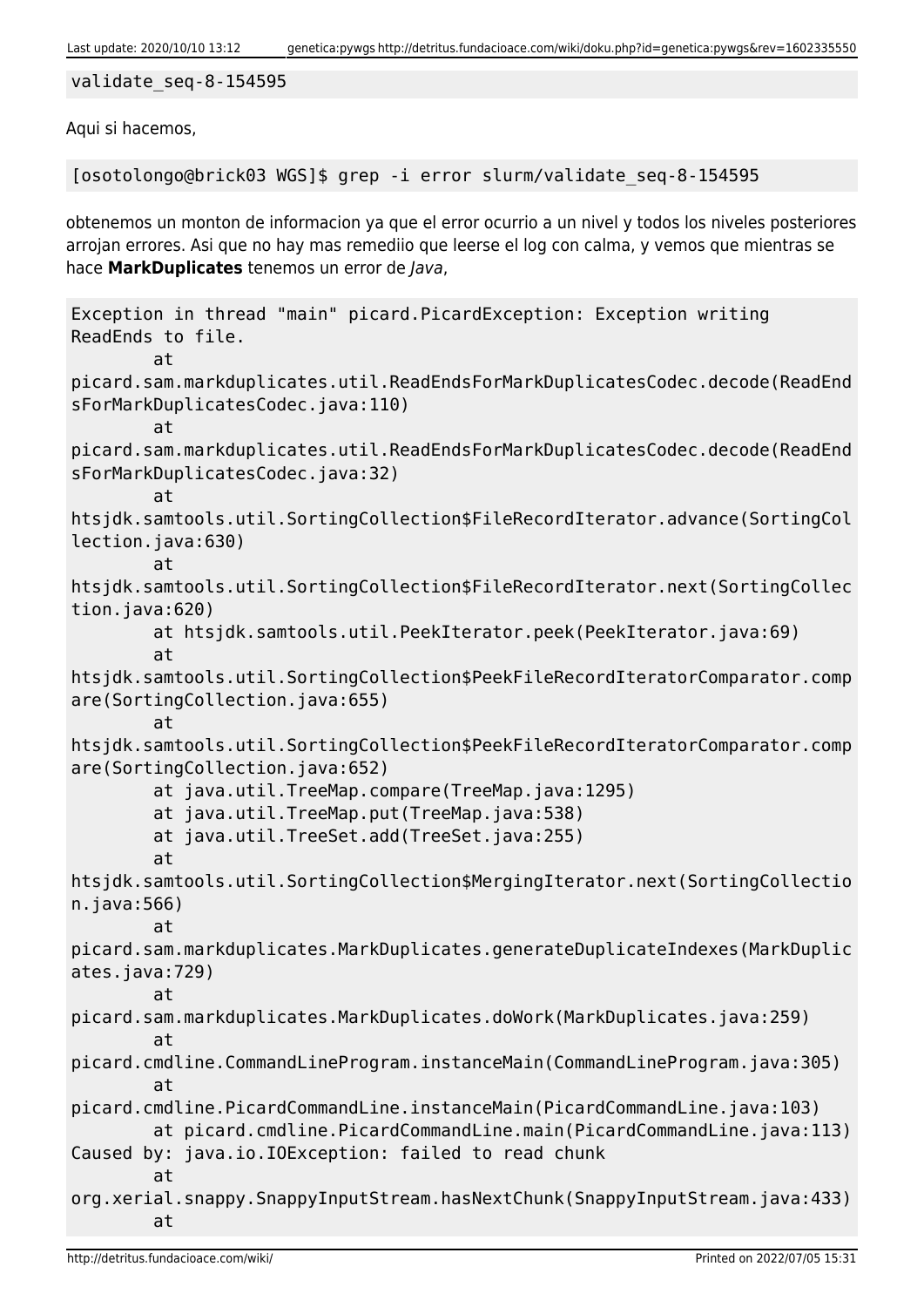org.xerial.snappy.SnappyInputStream.read(SnappyInputStream.java:167) at java.io.DataInputStream.readFully(DataInputStream.java:195) at java.io.DataInputStream.readLong(DataInputStream.java:416) at picard.sam.markduplicates.util.ReadEndsForMarkDuplicatesCodec.decode(ReadEnd sForMarkDuplicatesCodec.java:92)

... 15 more

Este error desencadena todos los demas errores.

Dado que sabemos que este log corresponde al script validate seg-8.sh podemos encontrar rapidamente el comando culpable del error,

```
[osotolongo@brick03 WGS]$ grep MarkDuplicates slurm/validate_seq-8.sh
java -Djava.io.tmpdir=/nas/osotolongo/tmp/ -Xmx8g -jar
/nas/usr/local/bin/picard.jar MarkDuplicates
I=/the_dysk/BGI_exome/F18FTSEUET0180/WGS/seq-8/tmp/seq8_sorted.bam
O=/the_dysk/BGI_exome/F18FTSEUET0180/WGS/seq-8/tmp/seq8_GATKready.bam
METRICS FILE=/the dysk/BGI exome/F18FTSEUET0180/WGS/seq-8/tmp/seq8 metrics.t
xt QUIET=true MAX_RECORDS_IN_RAM=2000000 ASSUME_SORTED=TRUE
CREATE_INDEX=TRUE
```
e intentar reparar lo que este mal.

### **Opciones extra**

#### **lista de inclusion**

Digamos que de un pool de sujetos han fallado 2 o 3. No queremos tener que ejecutar el analisis para todos los sujetos, solo para los que han fallado. No queremos mover los sujetos que han fallado a un nuevo directorio pues atenta contra la organizacion del trabajo y el uso correcto del tiempo.

Para esto existe la opcion -cut que indica al script que se analice exclusivamente los sujetos contenidos en un archivo de input.

La forma correcta de utilizarlo es la siguiente. Ejemplo, si solo queremos que se ejecute el analisis en los sujetos seq-8 y seq-27, hacemos el siguiente archivo,

```
[osotolongo@brick03 WGS]$ cat /nas/osotolongo/wgs/only.txt
seq-8
seq-27
```
y tras esto ejecutamos algo como,

```
$ ./wgs.py -cut /nas/osotolongo/wgs/only.txt -o
/the_dysk/BGI_exome/F18FTSEUET0180/WGS -s
/the_dysk/BGI_exome/F18FTSEUET0180/HUMehbE
```
que hara todo el procedimiento pero solo para estos sujetos.